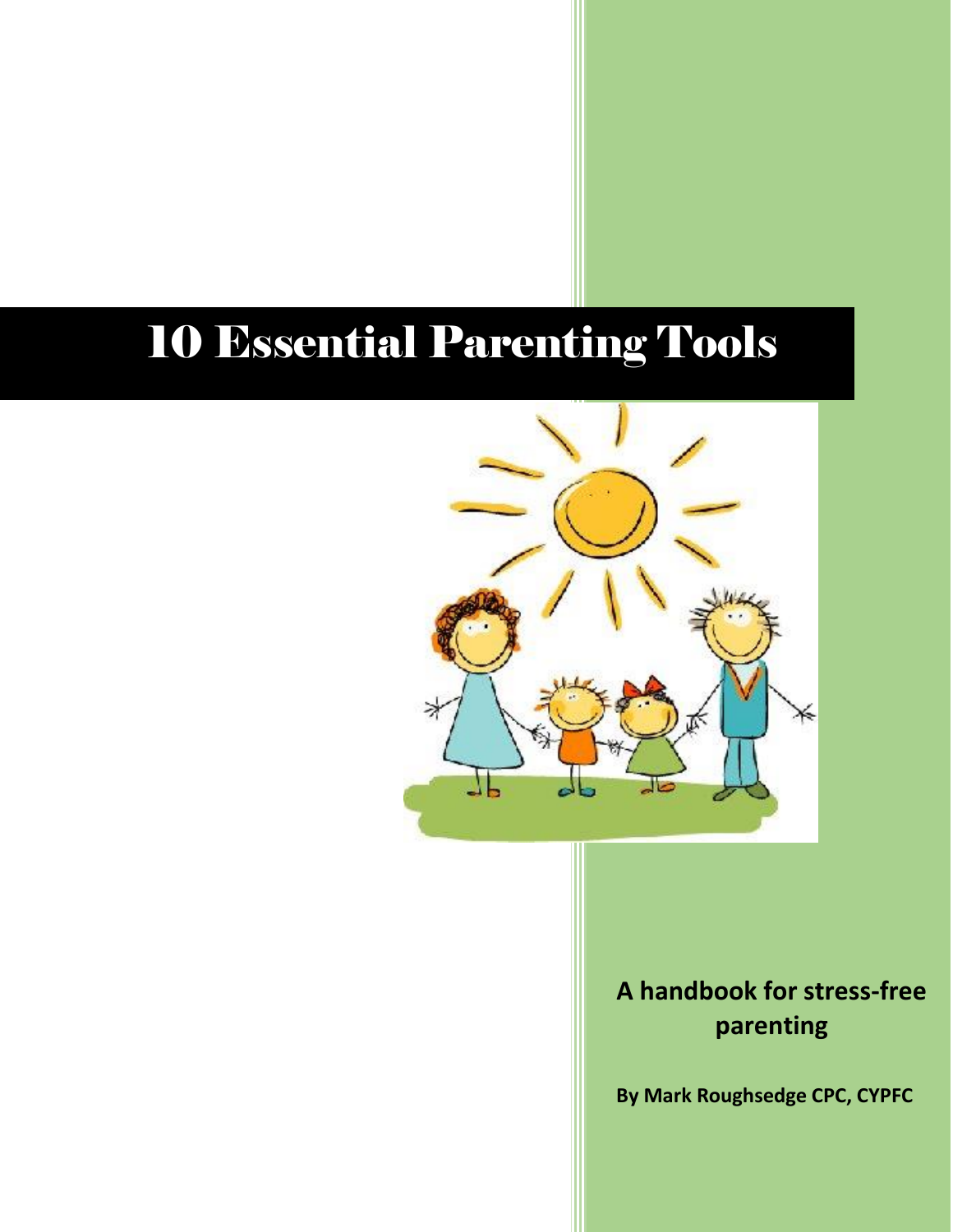### **Welcome to** *10 Essential Parenting Tools!*

We've all been there: at wit's end, ready to blow our top, tired of dealing with the same misbehaviors from our children. While it's comforting to know all parents face struggles and uncertainties, that knowledge alone doesn't solve the problem.

That's where *10 Essential Parenting Tools* comes in.

If you are reading this book, it means you are tired of battling your child and feeling like a failure as a parent. You are ready to trade in your stress and frustration for more effective and positive parenting. Congratulations!

Or perhaps the situation in your family is not that dire. You simply want to add a few new tools to your parenting toolbox, or reinforce the strategies you're already using. That's great, too!

#### **These tools are the foundation upon which you can build the skills for more effective (and easier!) parenting.**

You might be asking yourself, "How does Coach Mark know these tools really work?" The answer to that question is simple: this book is the product of 30 years' worth of experience working with youth and families as a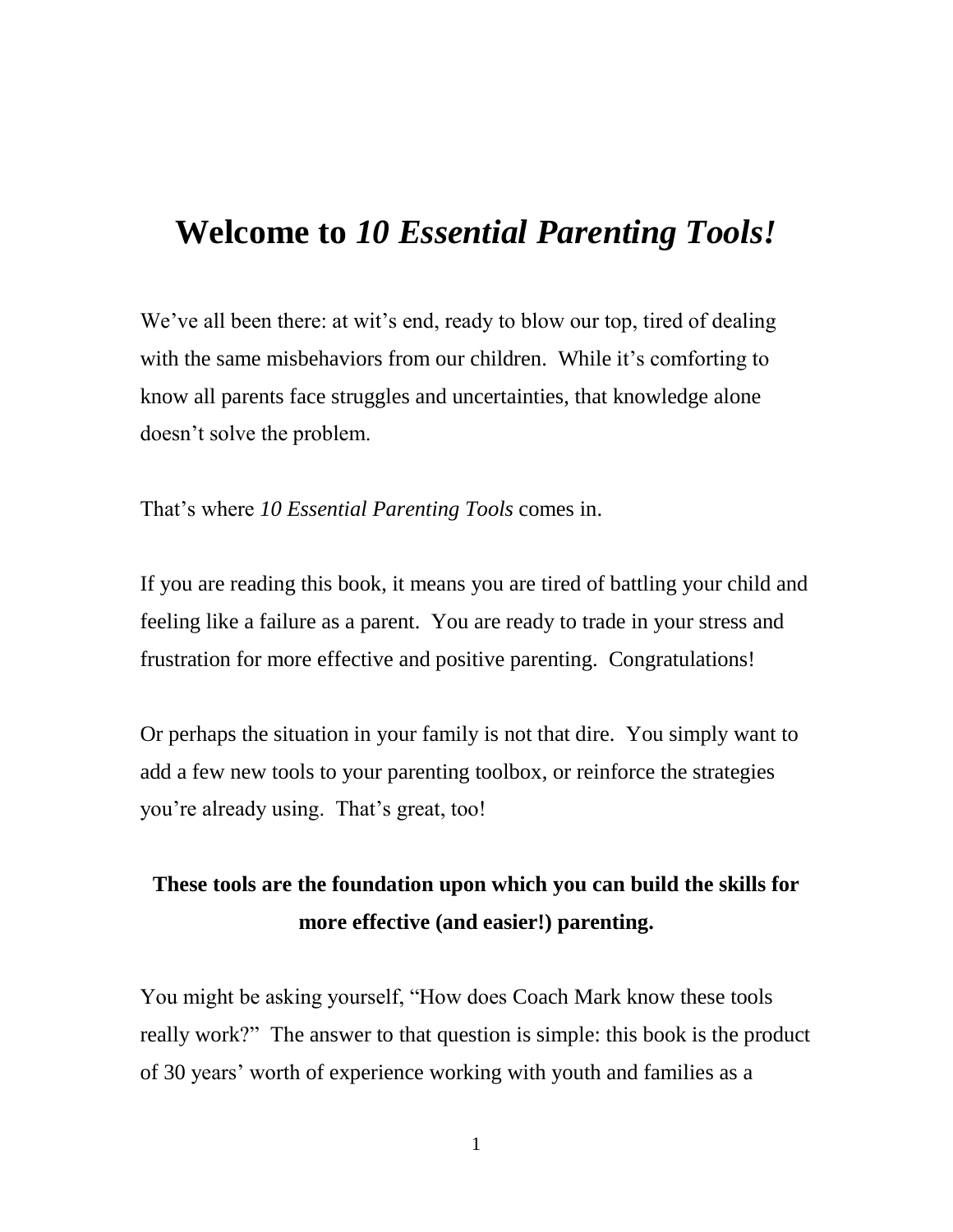counselor, therapist, behavioral interventionist and, nowadays, as a Certified Youth, Parent, & Family Coach. This experience has provided me the opportunity to collect and test a multitude of parenting tools and techniques to find the most effective ones, which I have gathered together in this book.

Of course, like all parents, I have also learned what works through trial and error with my own child.

#### **Used consistently, these tools will not only make your life as a parent easier, they will lead to a better relationship with your child.**

The key word here is "consistently." At the end of this book I have included an extra "bonus" tool explaining the importance of being consistent in your parenting. But for now, let's start with the 10 most effective parenting tools.

Some of these tools are easy to share in a few sentences, others take a bit more explanation. But all of them are time-tested strategies that work.

Don't just take my word for it. Give them a try and then let me know the results!

*All contents copyright ©2016 by Happy Home Parent Coaching, LLC. All rights reserved. No part of this document may be reproduced or transmitted in any form, by any means (electronic, photocopying, recording, or otherwise) without the prior written permission of the publisher.*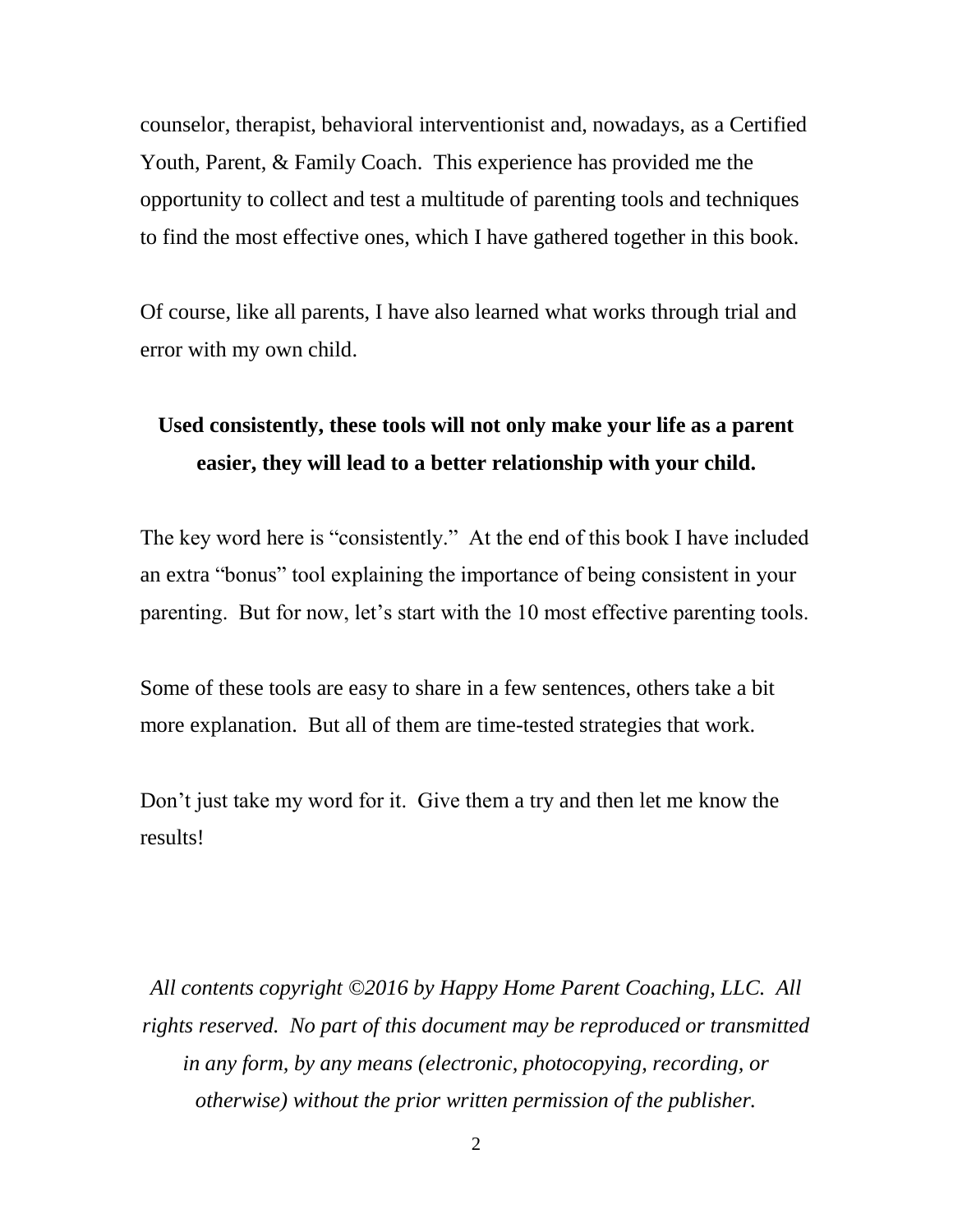### **Tool #1: Provide Structure**

Every child craves—and deserves—structure from a parent or caregiver. Structure helps a child feel safe. It also prepares them to take on new challenges in their world by giving them a secure and stable basis from which to operate. Essentially, structure is the bedrock of effective parenting.

What exactly does "structure" mean?

### **Structure means setting up a household in which parents are in charge while also attending to a child's needs, which in turn ensures a stable environment for your child.**

You can provide structure in three primary ways:

#### **"Be there" for your child**

Children need guidance and support, and they depend upon parents and caregivers to provide this.

**The most fundamental way to provide structure is making sure you are physically and mentally available to monitor and supervise your child.**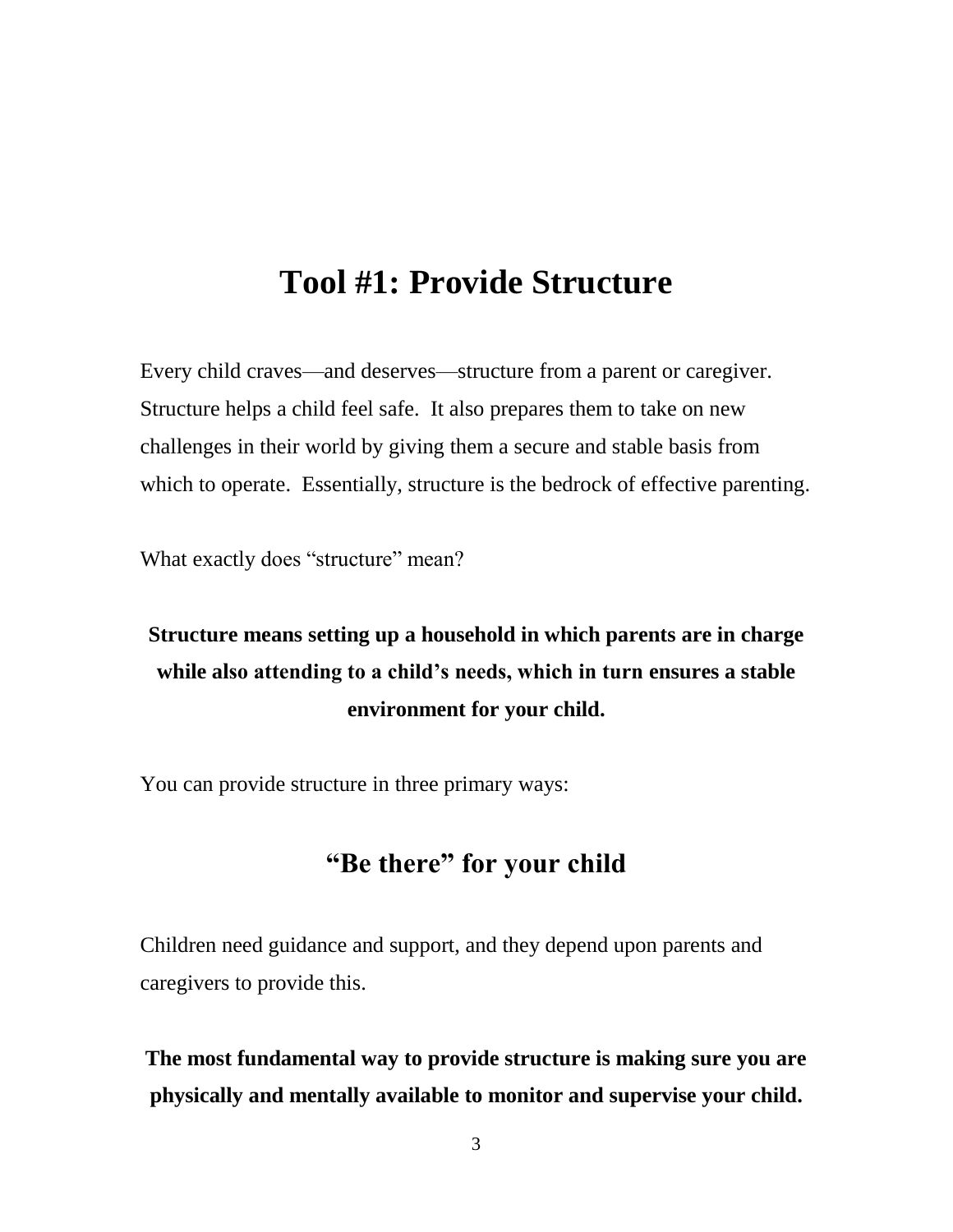If something is prohibiting you from being available for your child, work on eliminating the cause of the distraction so you can truly "be there" for your child.

#### **Daily routines**

Setting up predictable daily routines is another important part of providing structure. Examples include:

\*A morning routine for getting off the school

\*Mealtime routines

\*Self-care routines

\*Bedtime routines

### **Routines provide children (and parents!) a blueprint about how each day will unfold, which helps a child feel stable and secure.**

Benefits of following daily routines include:

\*Helping children learn how to take care of themselves.

\*Teaching them that organization and predictability make life run more smoothly.

\*Freeing a parent from spending time negotiating and/or reminding a child what needs to be done. This, in turn, vastly decreases the likelihood of power struggles between parent and child.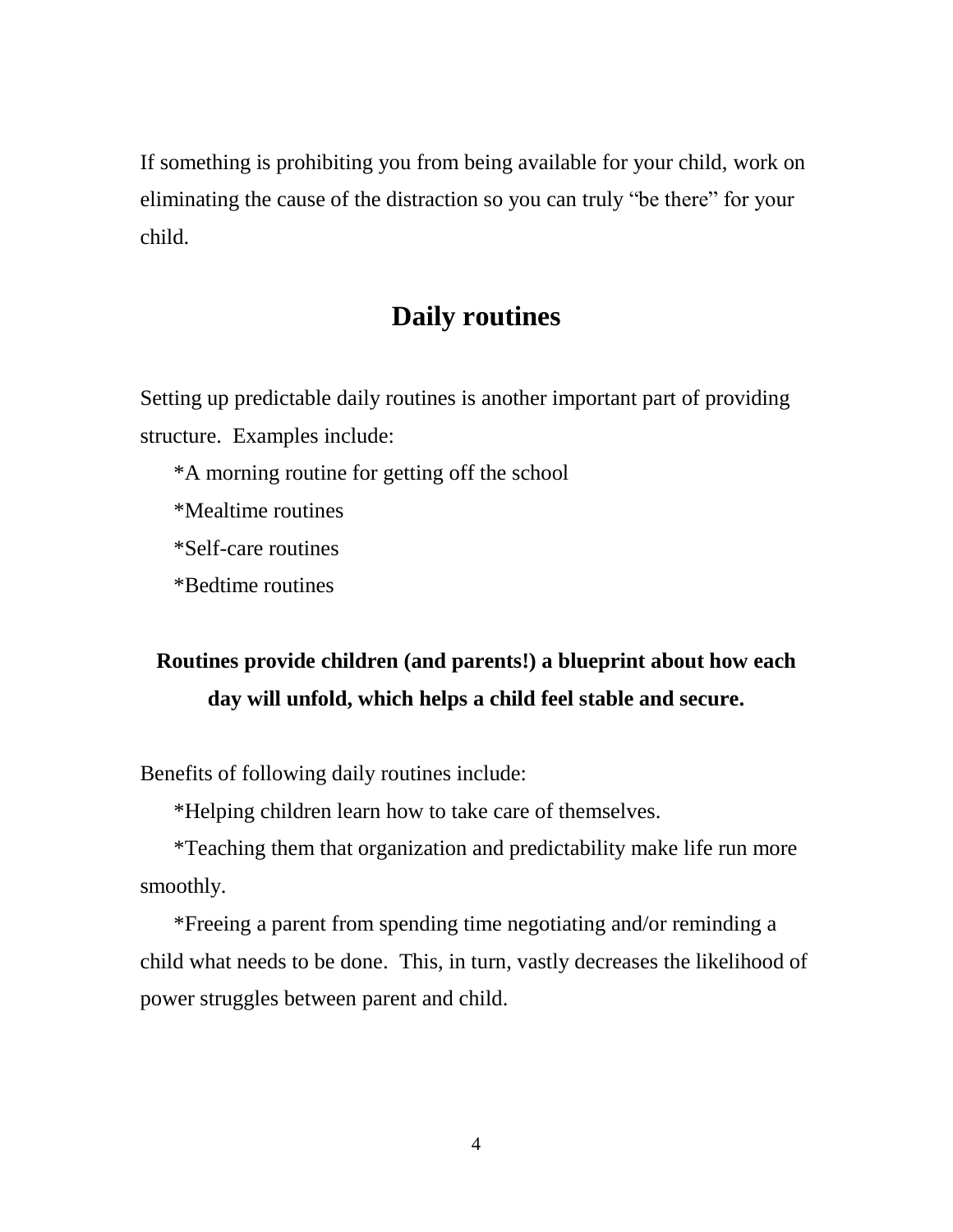#### **Give reasonable consequences for behavior**

The third essential component of providing structure is giving reasonable consequences for behavior. This applies to what you want your children to do *and* what you want them not to do.

### **While many parents focus solely on disciplining misbehavior, rewards are just as important and, many times, a more effective means of promoting good choices and compliance from children.**

**Rewards.** Although we all want our children to do as they're told simply because we have their best interests at heart, let's face it: everyone responds to effective rewards.

Earning a paycheck is a great example of this. Even if you love your job, without a paycheck at the end of the month you would not be able to support yourself. Promotions, recognition, bonuses—the work world is full of rewards designed to motivate employees. Why not use the same effective technique with your children?

Rewards for children can take many forms, not all of which cost money. Children crave the attention of their parents. They love interacting with them. You can leverage these cravings by offering your child extra play time with you, or a special outing.

5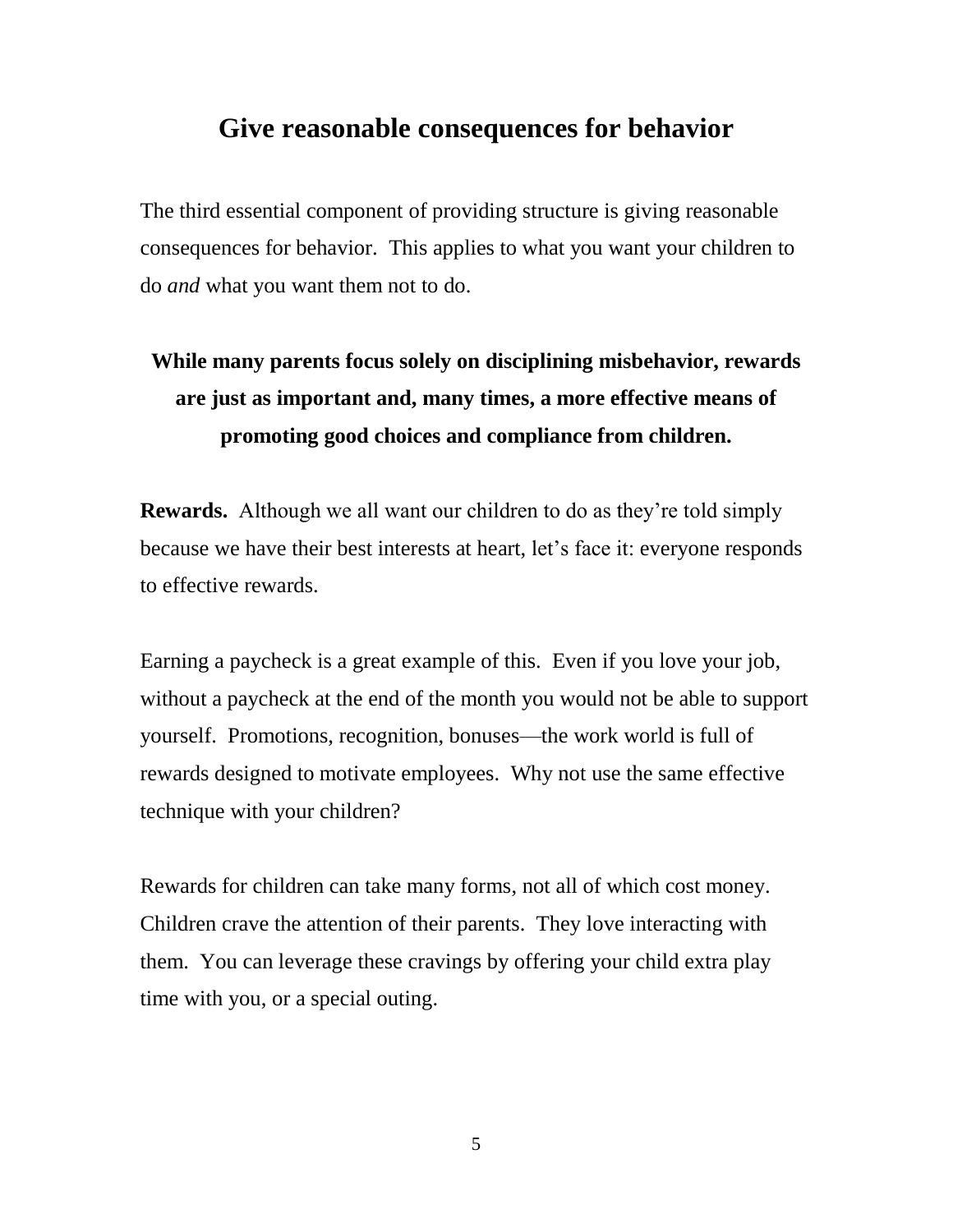You can also offer additional free time to play video games or some other favored activity.

For younger children, sticker charts for completing a chore or a school assignment can be highly motivating, especially if you offer an extra reward for earning a certain number of stickers in a given period of time (be sure to keep the time period for earning the "extra" reward to a maximum of one week, otherwise a young child will lose motivation).

Offering a special treat, a small toy, or additional quality time together are three highly effective rewards for kids using sticker charts. It's amazing the effort a child will give in order to earn a \$1 toy!

Even a simple compliment can be highly effective in motivating a child to follow the rules and/or complete a task. Everyone—especially a child loves knowing their efforts are noticed and appreciated!

**Punishment.** As adults, we have all learned that every behavior has a consequence, be it good or bad. Although it's much easier on a parent to give rewards for compliance, every parent needs to be willing and able to impose reasonable punishment when warranted. Why?

**Providing fair but nonnegotiable punishment for infractions or misbehavior teaches a child to be accountable for their actions.**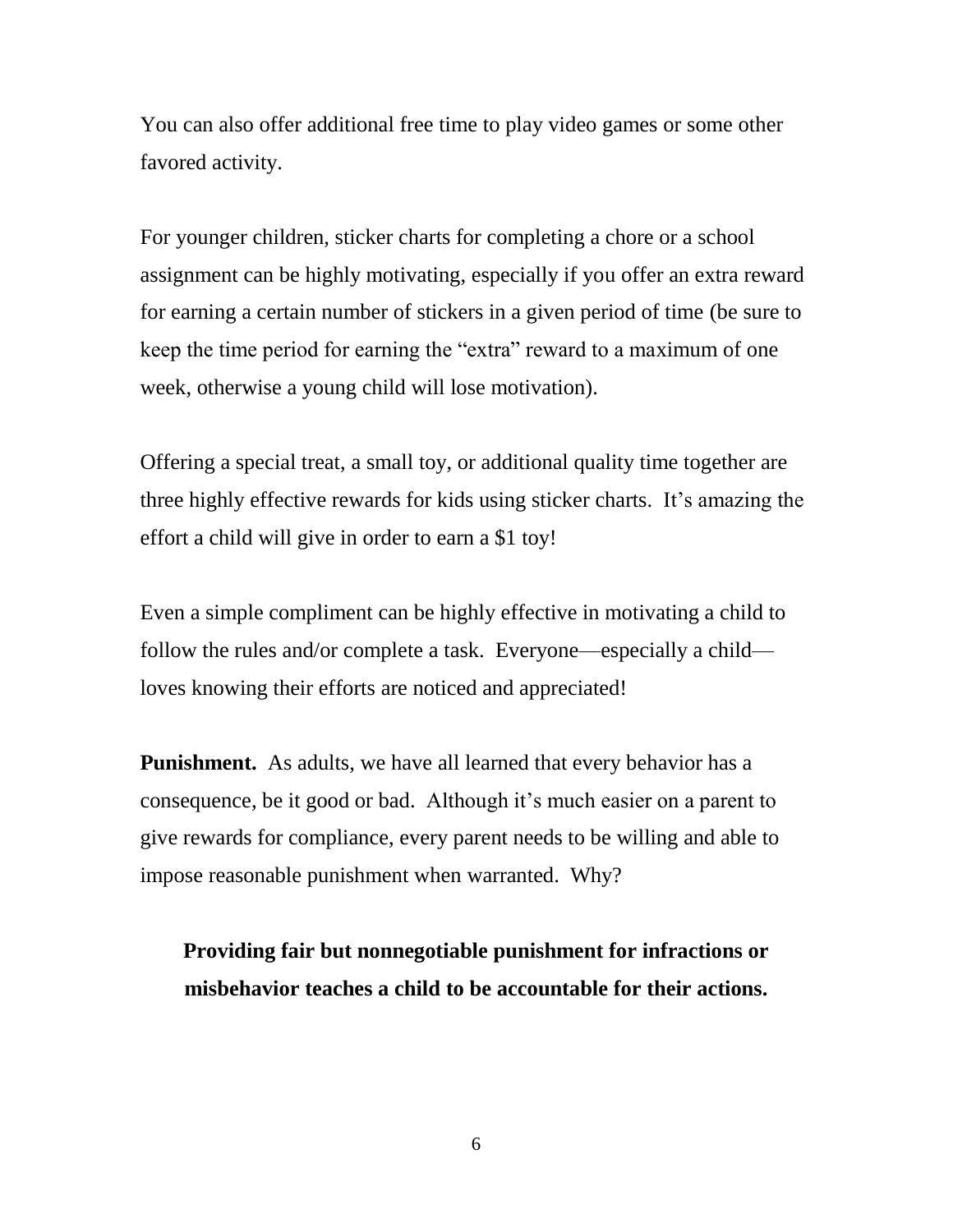Timeouts, loss of privilege(s) for a given amount of time, extra chores these are the top 3 methods of disciplining a child, though the options are limited only by your creativity and commitment to following through.

A word of advice about punishment:

#### **Start small so you have room to add more consequences if necessary.**

An example would be setting up a consequence in which a child loses a day of television time for a certain infraction. If the consequence proves ineffective and the infractions continue, the parent can incrementally increase the time that the child loses television privileges, until the child becomes compliant.

Of course this works only up to a point: if a child loses, say, two months of television time they may not be able to see the "light at the end of the tunnel." They may lose motivation to comply simply because they feel the consequence will never end. In this case it is better to try a different consequence, again starting small so you can add to it if needed.

One more thing to keep in mind:

#### **Rewards and punishment work only if they involve something the child cares about.**

Sounds like a no-brainer, right? You'd be surprised how many parents I know who have been ineffective because they failed to offer rewards or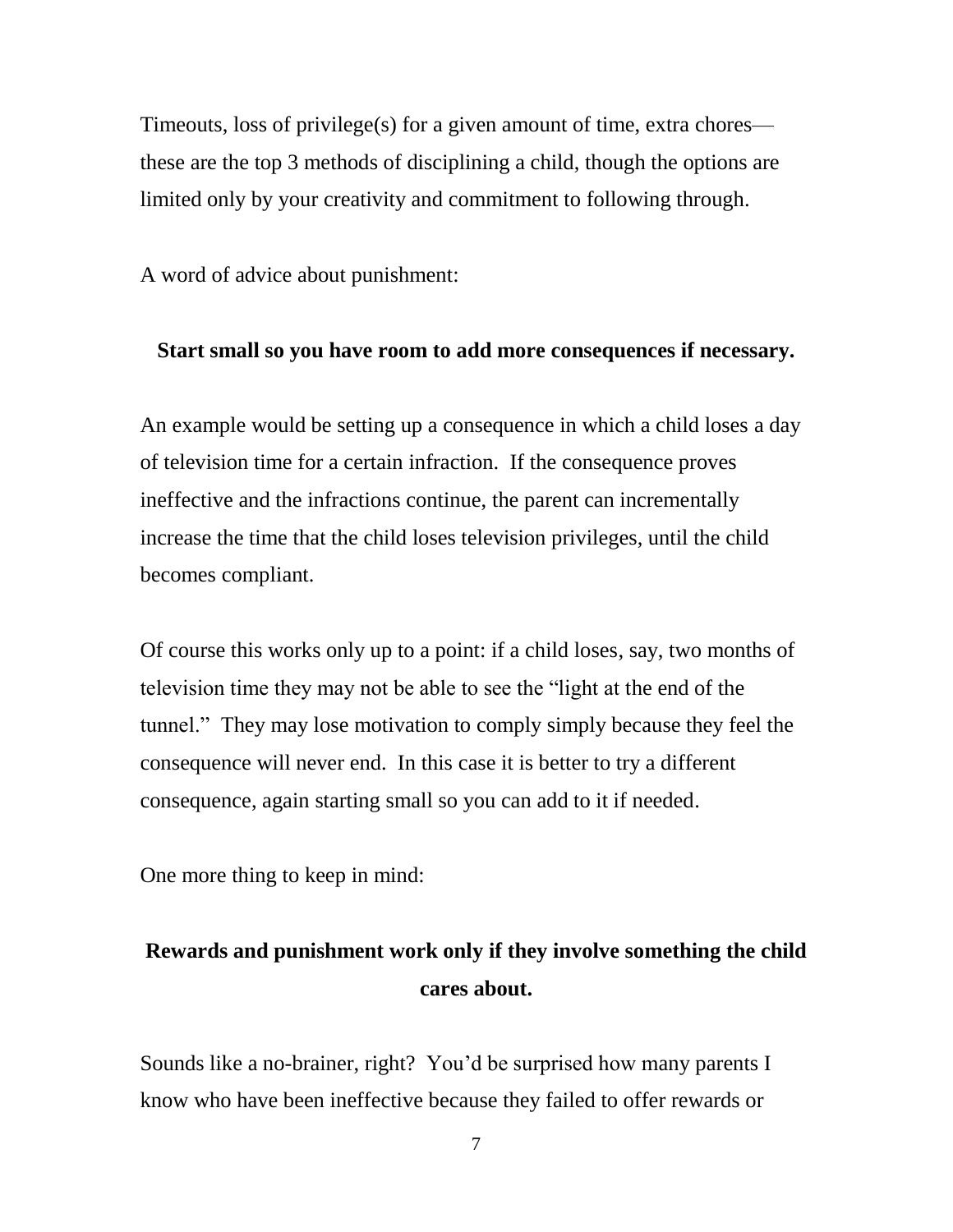impose punishment of real meaning to their child. Without any meaning, there will be little effort to comply.

The best way to know what will motivate your child is to simply ask them. Brainstorm a list of options for rewards, then pick the one(s) that will mean the most to your child while also being the easiest for you to deliver.

Knowing what rewards motivate your child will many times also give you a great idea of what you can take away for punishment.

Involving a child in the process of setting up rewards and punishments not only provides you with ideas of what will motivate them. It also gives the child more investment in the entire process.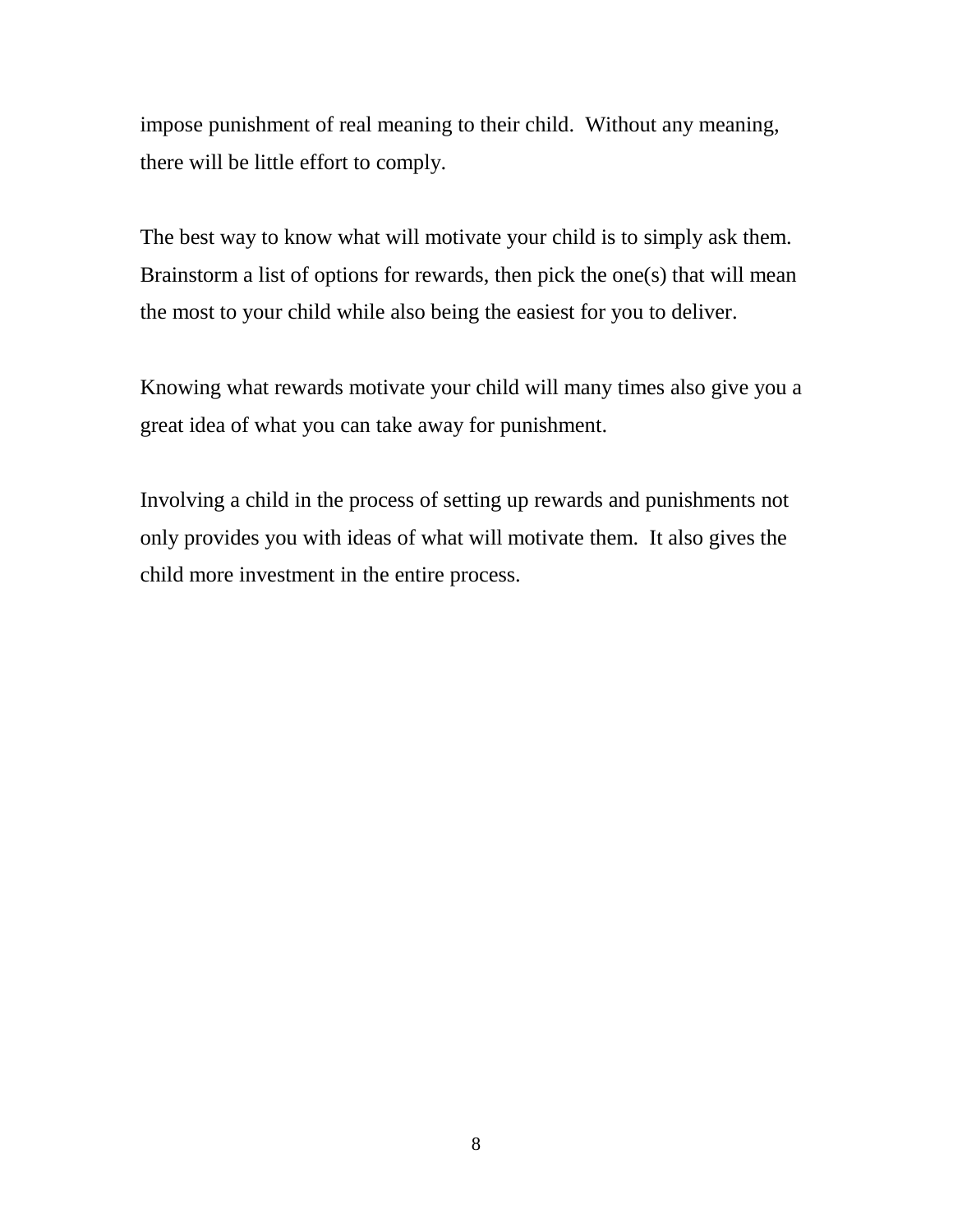### **Tool #2: Keep it short and simple**

Overloading a child with longwinded lectures or explanations vastly decreases the odds of compliance. It also leads to unnecessary confusion and possible noncompliance due to the child not really knowing what a parent wants. Even worse in terms of your relationship with your children, they may simply tune you out.

 $So \ldots$ 

#### **Whenever possible, use as few words as possible when giving directives and/or punishment.**

"Brushing your teeth helps you stay healthy" is a much more effective message than "Proper dental hygiene impacts not only whether or not you get cavities, it also influences your general overall health as shown by recent medical research…."

In this example, I exaggerated for humor and effect, but my point is serious: limit the amount of information you say to your child and you will significantly increase the chances for compliance.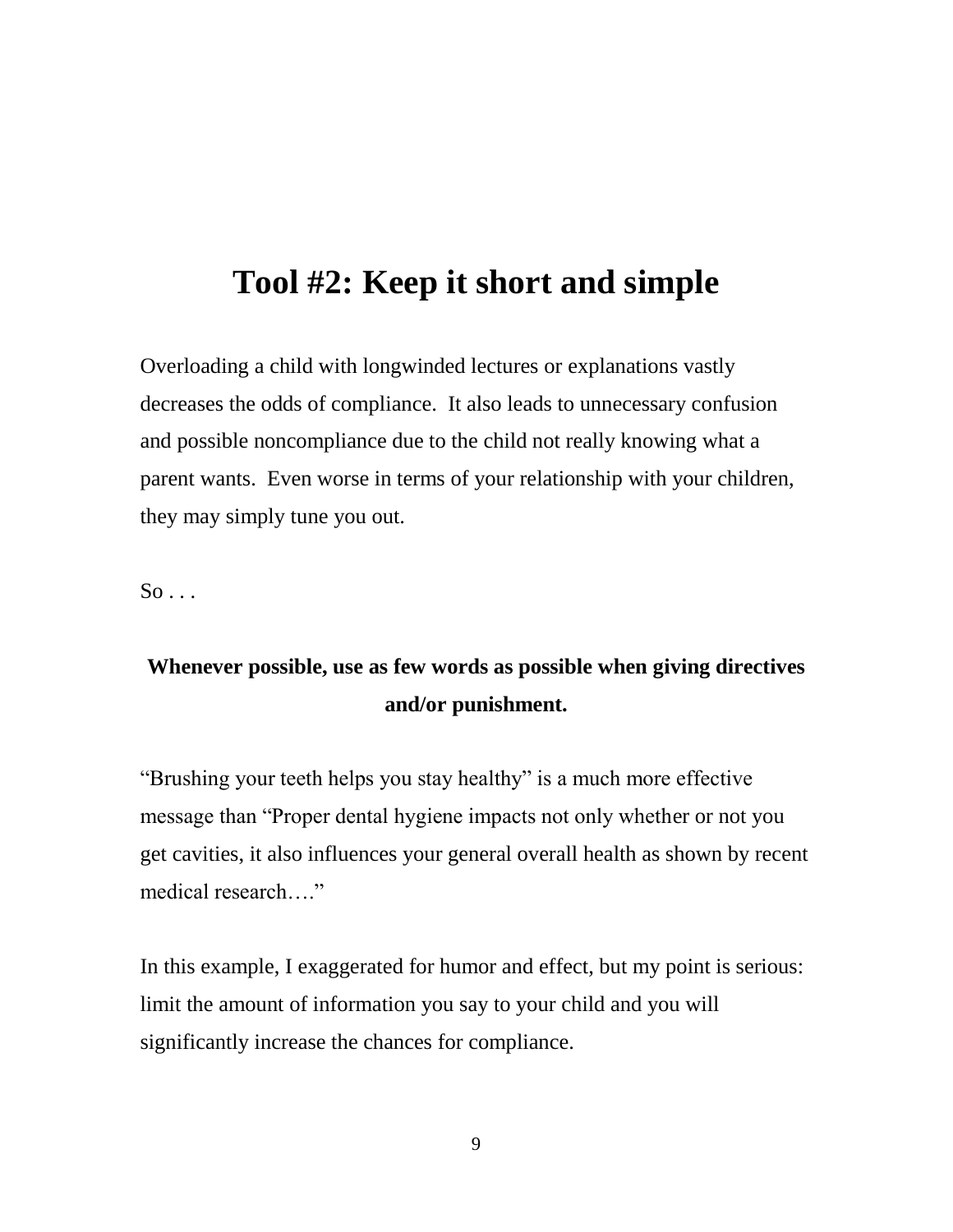Keeping it short and simple also has an added benefit: it's easier to repeat a simple message, if necessary, than launch into another diatribe!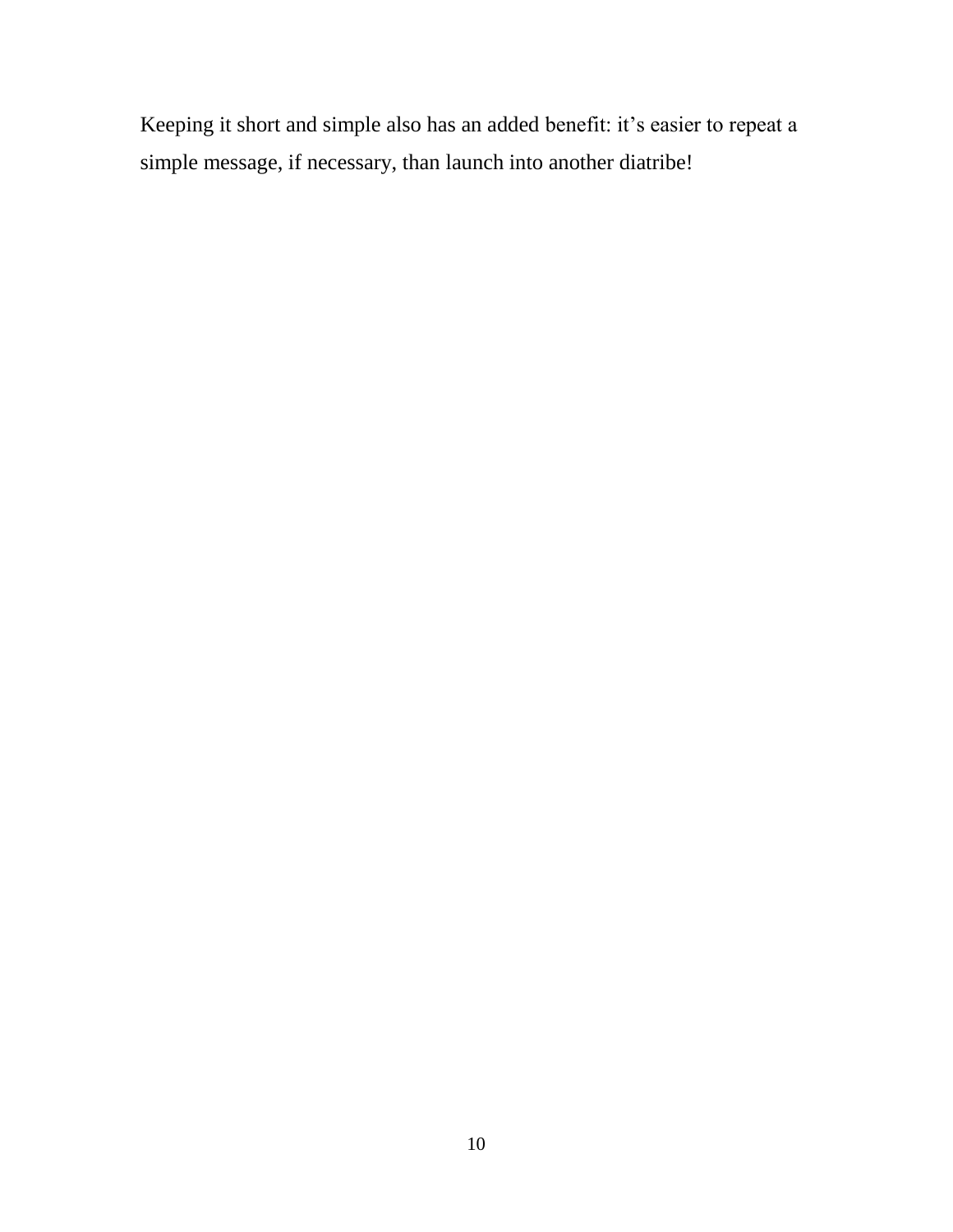### **Tool #3: More action, less talk**

This goes hand-in-glove with Tool #2: Keep it short and simple. Children do not learn from words and lectures, or threats and yelling. Begging, bribing, pleading, and coercing are also ineffective ways to teach proper behaviors.

These approaches entangle both the parent and the child in an endless cycle of bargaining, frustration, and failure.

#### **It's far better to speak succinctly and then focus on leading by example.**

Behave the way you expect your child to behave. Show your child that the rules of life apply to all of us, not just to children. They will see your rules as being fairer. They will be more likely to comply. And they will emulate the example you set.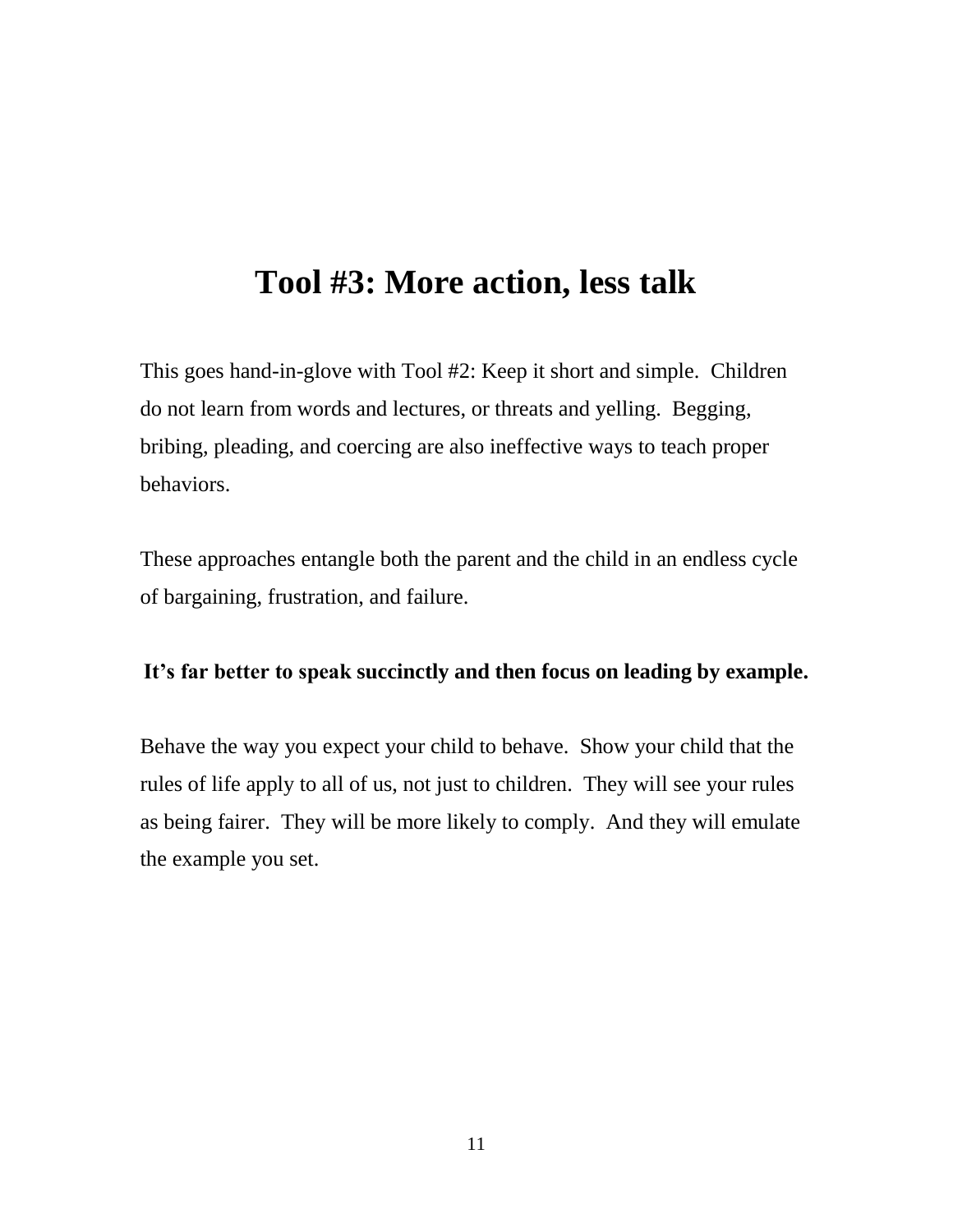# **Tool #4: Do not make up rules or decide on punishment when angry**

This is another profoundly important tool for parenting, not always easy to achieve.

Let's start with the quintessential example of overreacting when imposing punishment while angry: "You're grounded to your room until you're eighteen!" Inevitably, blurting out such a statement will lead to the parent coming back at some point to apologize and reduce the punishment.

While it can be healthy for a child to see a parent owning a mistake, this can be accomplished in plenty of other situations. Everyone makes mistakes even parents. Showing children it's okay to own your mistake, make amends if necessary, and move on is a powerful way to teach them how to deal with similar situations in their own lives.

However . . .

**When it comes to making rules or deciding on punishment, repeated overreactions followed by apologies leads to mistrust and acting out from children.**

12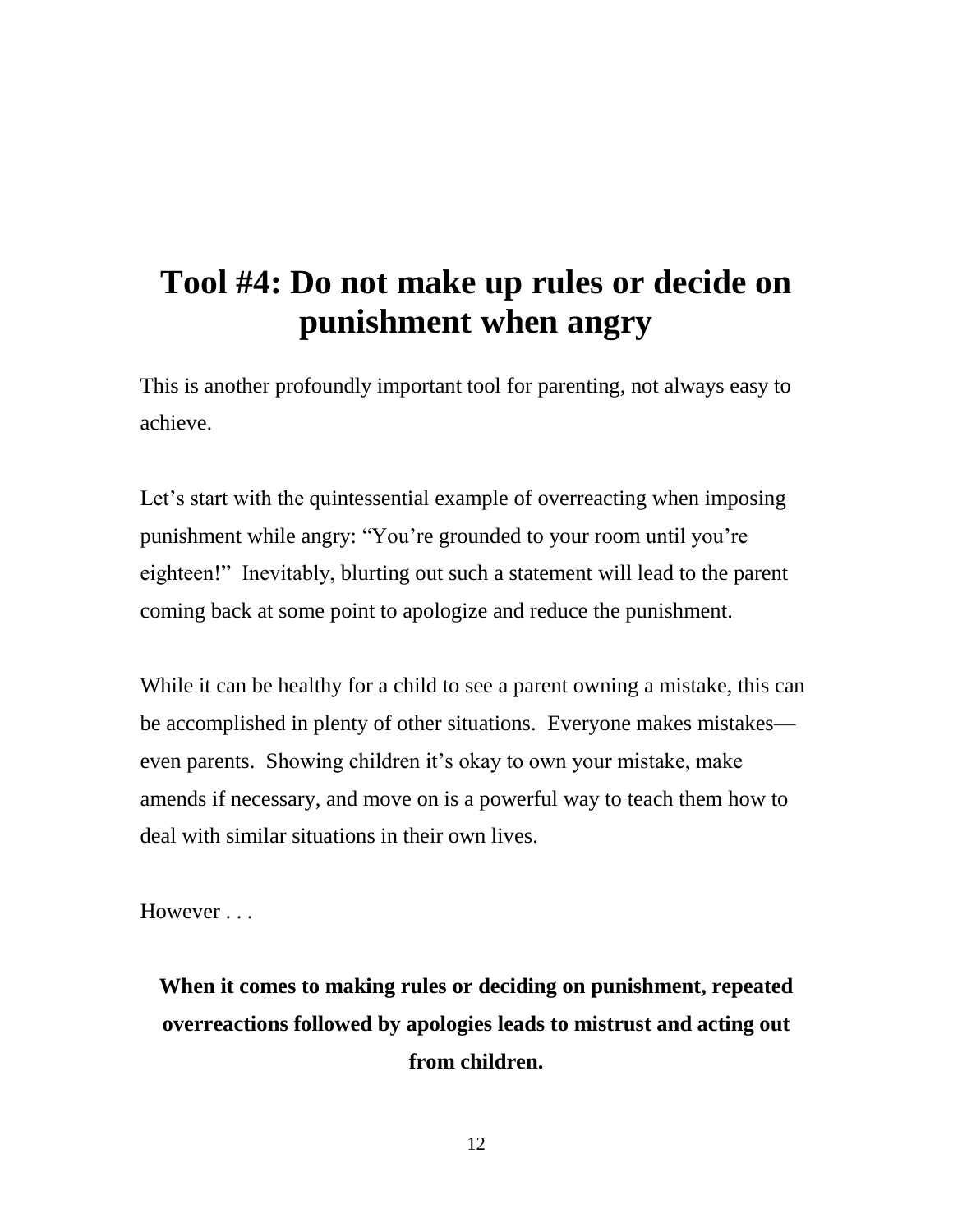If necessary, it's perfectly acceptable (and much healthier) to tell a child you need some time to come up with an appropriate rule or punishment. Unless there is an imminent safety concern, what's the harm in waiting a few minutes to calm yourself down before deciding what to do? Taking space to calm down models to your child the benefit of not acting "in the heat of the moment." It also helps you maintain consistency (there's that word again!) by avoiding the need to apologize and backpedal, as already mentioned.

#### **For recurring misbehavior, determine a punishment ahead of time to avoid overreaction.**

I love this tool because it takes all the stress and second-guessing out of the giving consequences. Determine an appropriate consequence when things are calm, and share it with your child.

For example: "The next time you \_\_\_\_\_\_\_\_\_\_\_\_\_\_\_\_ [fill in the blank with the specific misbehavior], you will have a ten-minute timeout."

By determining the punishment ahead of time, and alerting your child to it, you will not have to try generating an appropriate consequence "in the heat of the moment." You will simply have to remember, and impose, the punishment you already laid out.

Of course, this technique also works for rewards. Let your child know ahead of time what they will earn for good behavior. Knowing the tangible reward for their choices will help motivate your child to succeed.

13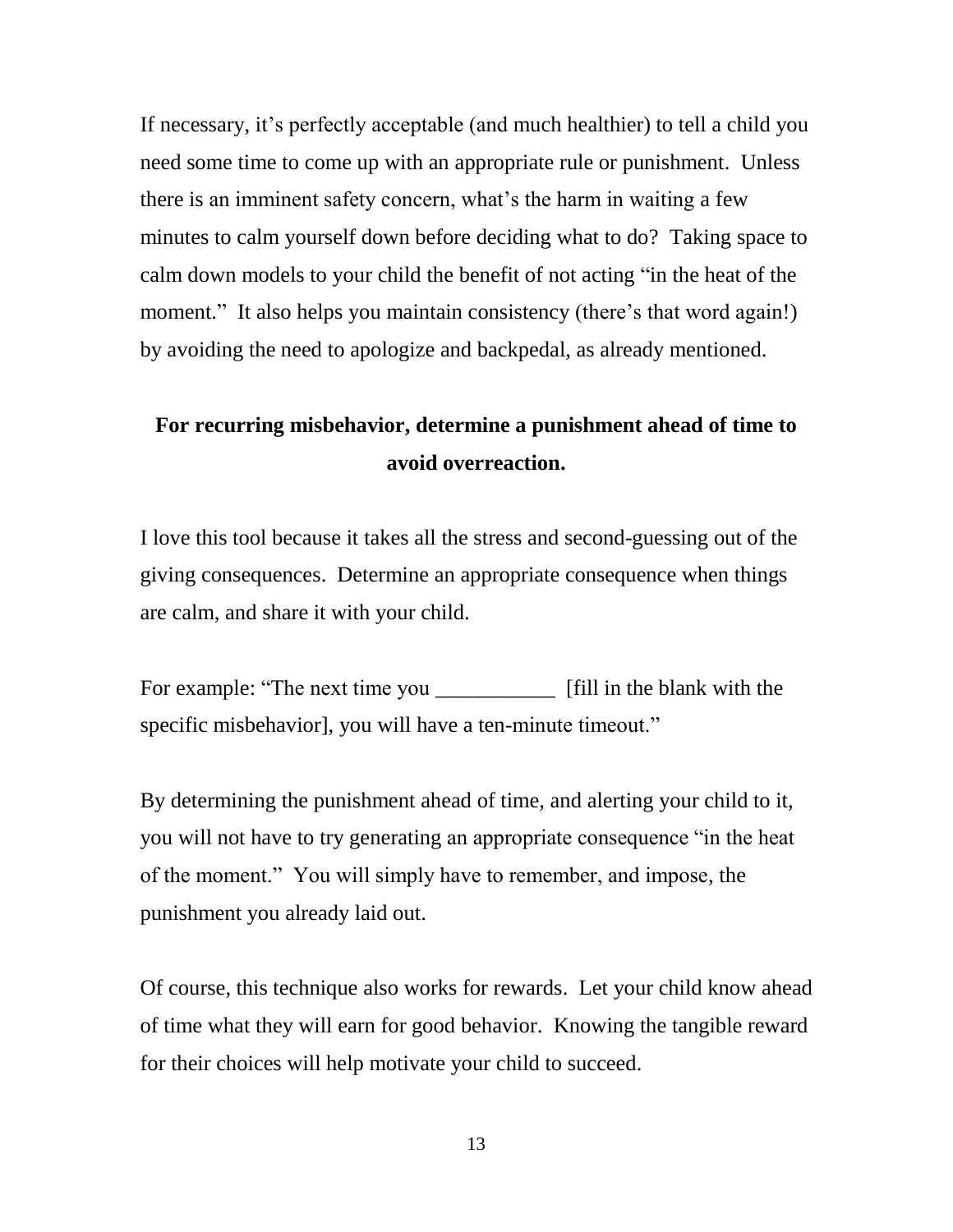Make sure that whether your child earns a reward or a punishment, you follow through with your end of the deal!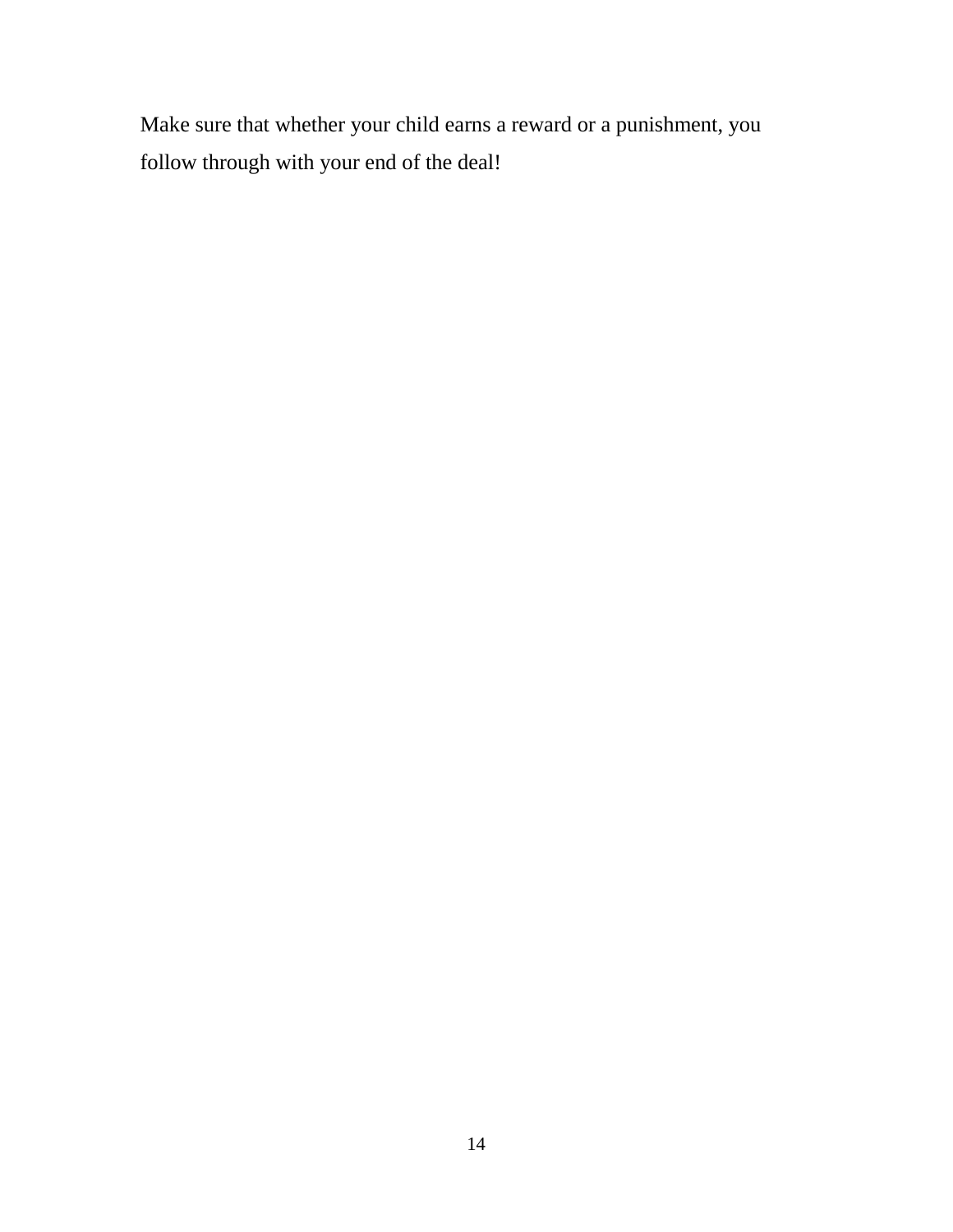# **Tool #5: Whenever possible, use natural and logical consequences**

This is another long one to explain, but so very important to eliminating a child's misbehavior and/or poor choices.

As already noted, all actions have consequences. This is one of life's important lessons. By using natural and logical consequences—instead of simply imposing a punishment—parents teach children responsibility through making the connection between their behavior and the consequence of that behavior. This leads to children learning to make better choices.

#### **Children learn best when they feel the impact, positive** *and* **negative, of their choices.**

Let's start with natural consequences . . .

Natural consequences occur as a result of a child's behavior, without any need for parental involvement or input.

Sometimes the lesson is learned quickly, such as if a child chooses not to wear a raincoat on a rainy day and then gets soaking wet and uncomfortable.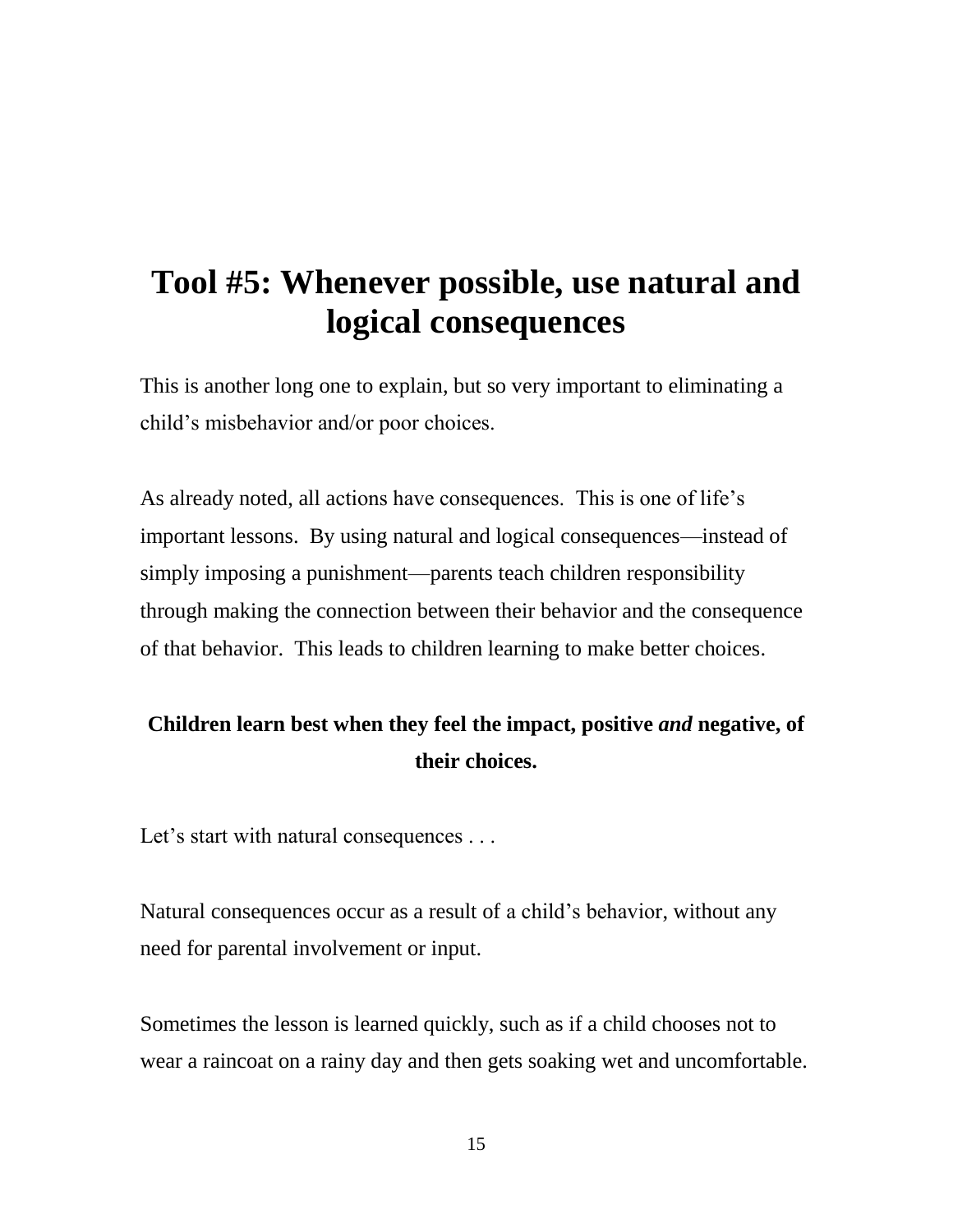Other times, a consequence may need to be experienced numerous times before the child learns to change their behavior. An example of this might be if a child doesn't follow the rules of a game and ignores the prompts from other players. Eventually the other kids will not let the child play with them, and the child will learn to either change their behavior or risk continuing to be shunned.

#### **If you rescue your child from experiencing the natural consequences of their behavior, you enable them to continue making poor decisions.**

There are a few instances when natural consequences should not be allowed to occur. Primary among these is when a consequence creates an unsafe situation that may harm the child. If a child is playing in the street, for example, the natural consequence of being hit by a car is too dangerous.

Another instance when natural consequences are not effective is when the delay between the behavior and the consequence is too long. In this case, the child will not associate the behavior with the consequences.

Finally, if the consequence impacts others, it's also not appropriate. An example of this is when a child misses the school bus and a parent has to drive the child to school. Both the parent *and* the child are impacted by the child's decision, in which case it would be better to impose a logical consequence, which I cover next.

Logical consequences are generated by a parent or caregiver. They are most useful when natural consequences are not available or might harm a child.

16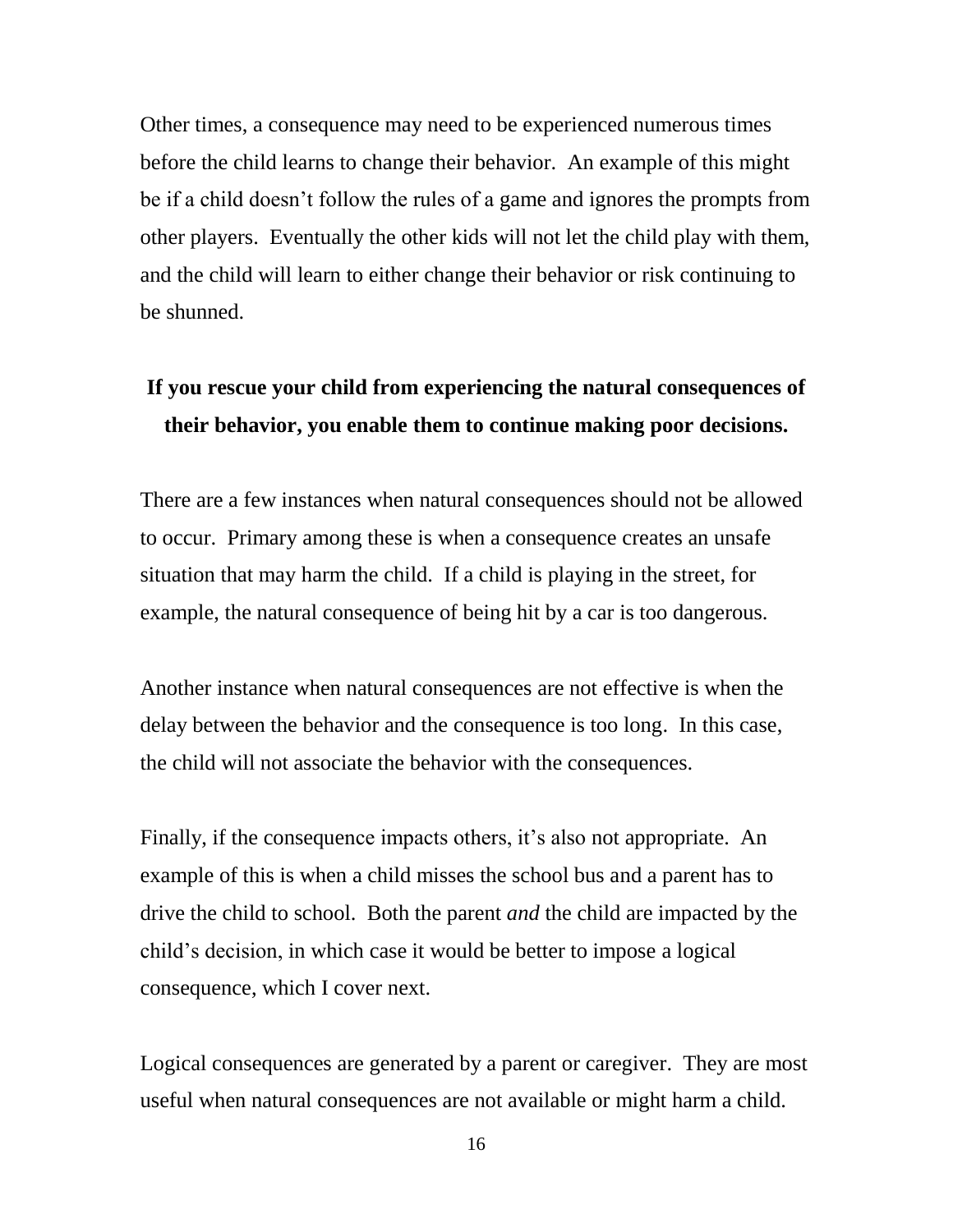### **Logical consequences are similar to what would happen to an adult in a similar situation, which is why they are so effective at teaching children skills that will help them be more successful later in life.**

To be most effective, logical consequences need to:

\*Make sense. If a child breaks a window, for example, it makes more sense for him/her to earn the money to replace the window than to lose video game privileges.

\*Occur as soon as possible after the misbehavior. Just as natural consequences work best when they happen soon enough for the child to make the connection between behavior and consequences, the same applies to logical consequences.

\*Be enforceable. If you cannot follow through on a consequence, you should come up with an appropriate alternative that can be enforced.

\*If possible, be agreed upon in advance by both the parent and child. By agreeing to a logical consequence when things are calm, a child has less wiggle room to argue if/when the consequence happens.

Generally, logical consequences are fairly easy to generate if you remember this simple formula: the consequence relates to the misbehavior.

So . . . if a child breaks something, they have to pay for it by earning money or using their allowance.

If they break a curfew, they miss their next social outing.

17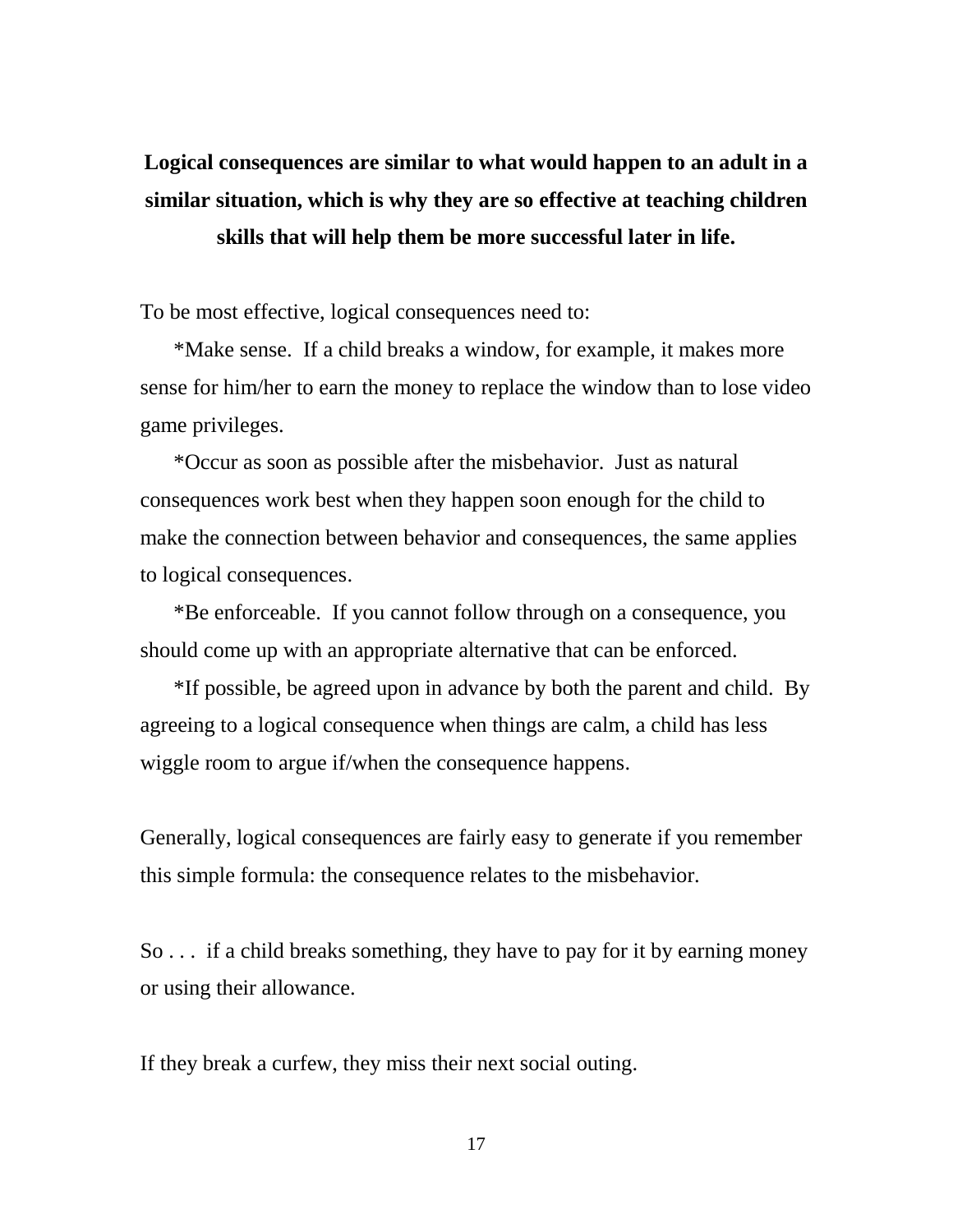If they don't do their homework, they cannot have free time.

And so on.

Remember . . .

**Effective consequences are those that are: immediate, impacting, relatively short-term, and logically related to the misbehavior.**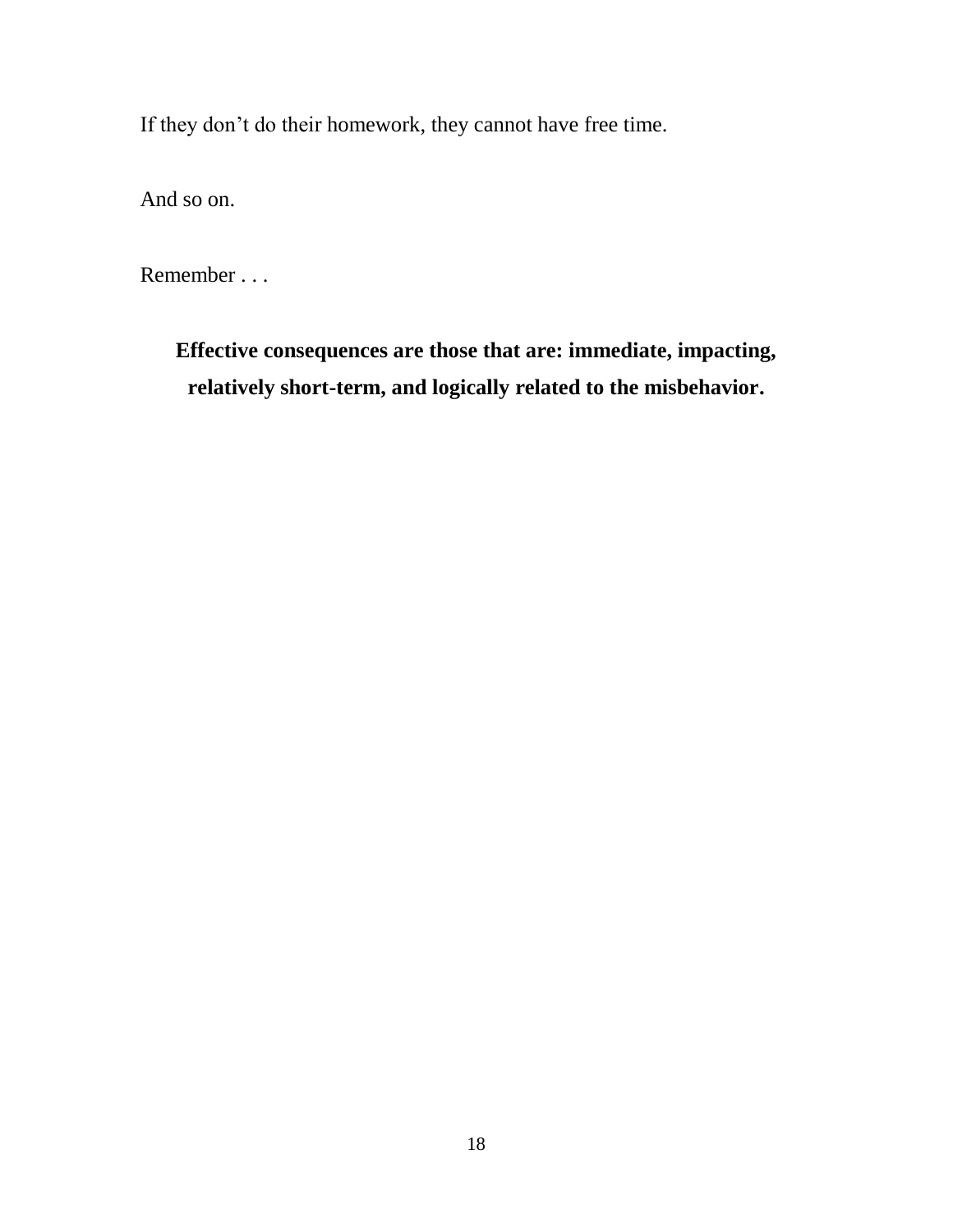### **Tool #6: Follow through on warnings, rewards, and punishment**

You've heard me mention "following through" several times already. This is perhaps the surest way to build trust with a child.

It's simple, really: if you give a warning and/or decide on a logical consequence and your child misbehaves, you MUST follow through on giving the consequence. If you do not follow through, or do so only intermittently, your child learns they are not always held accountable for their actions. They will be more prone to debate when you do follow through, or simply defy you on the chance that this time you will forget and/or not follow through.

#### **Following through on warnings, rewards, and punishment, provides structure and builds trust with your child.**

Here's something many parents miss: following through on rewards is just as important as following through on warnings and punishment. If a child makes a good choice with the expectation that they will receive a reward offered by a parent, not receiving that reward erodes trust while also greatly increasing the likelihood that the child will not continue making good choices.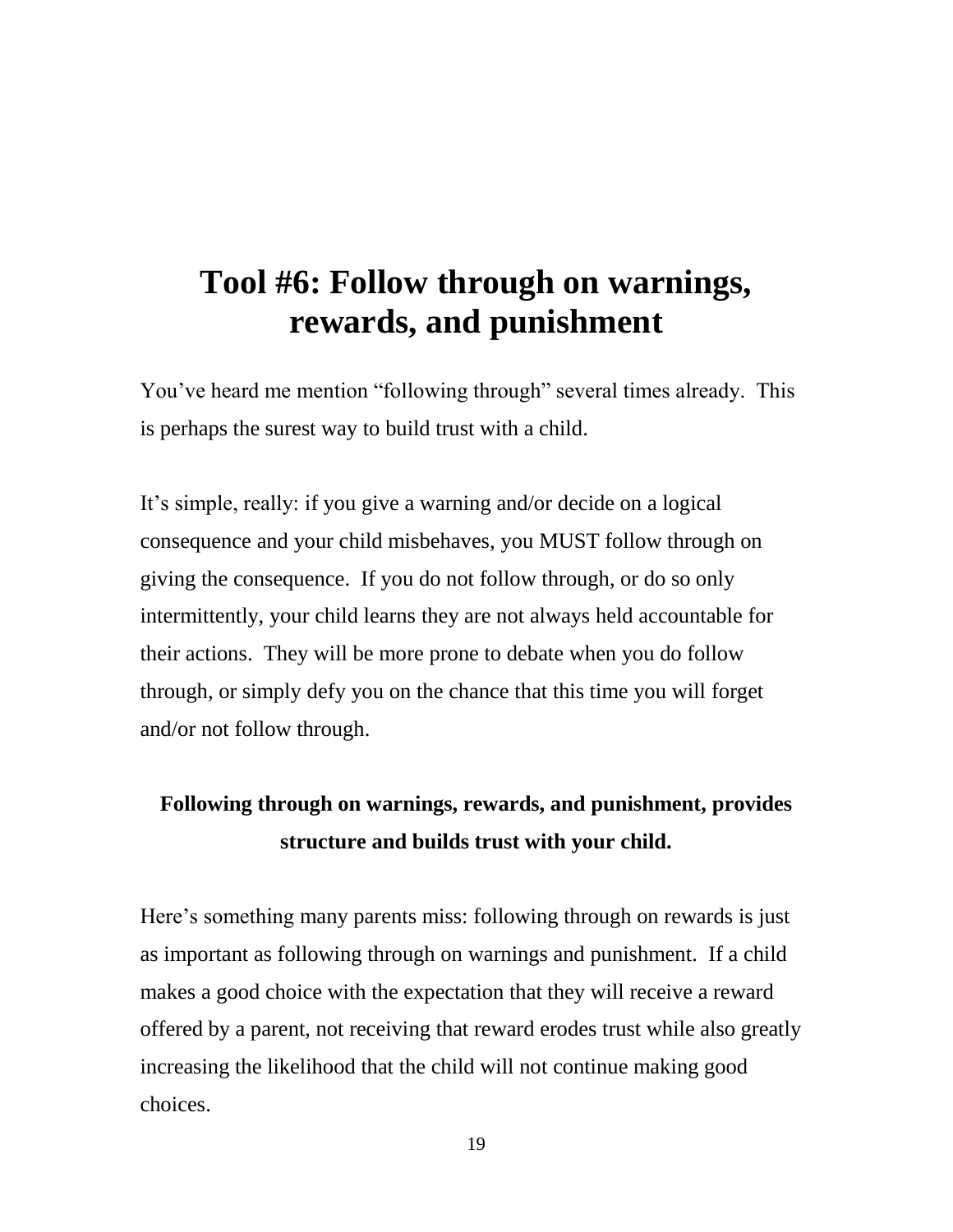Think of it this way: if your boss offers you a bonus for completing a certain project, then does not deliver on the bonus, how likely are you to work hard on the next project? What happens to your trust of your boss?

The same thing occurs if you do not follow through with your child.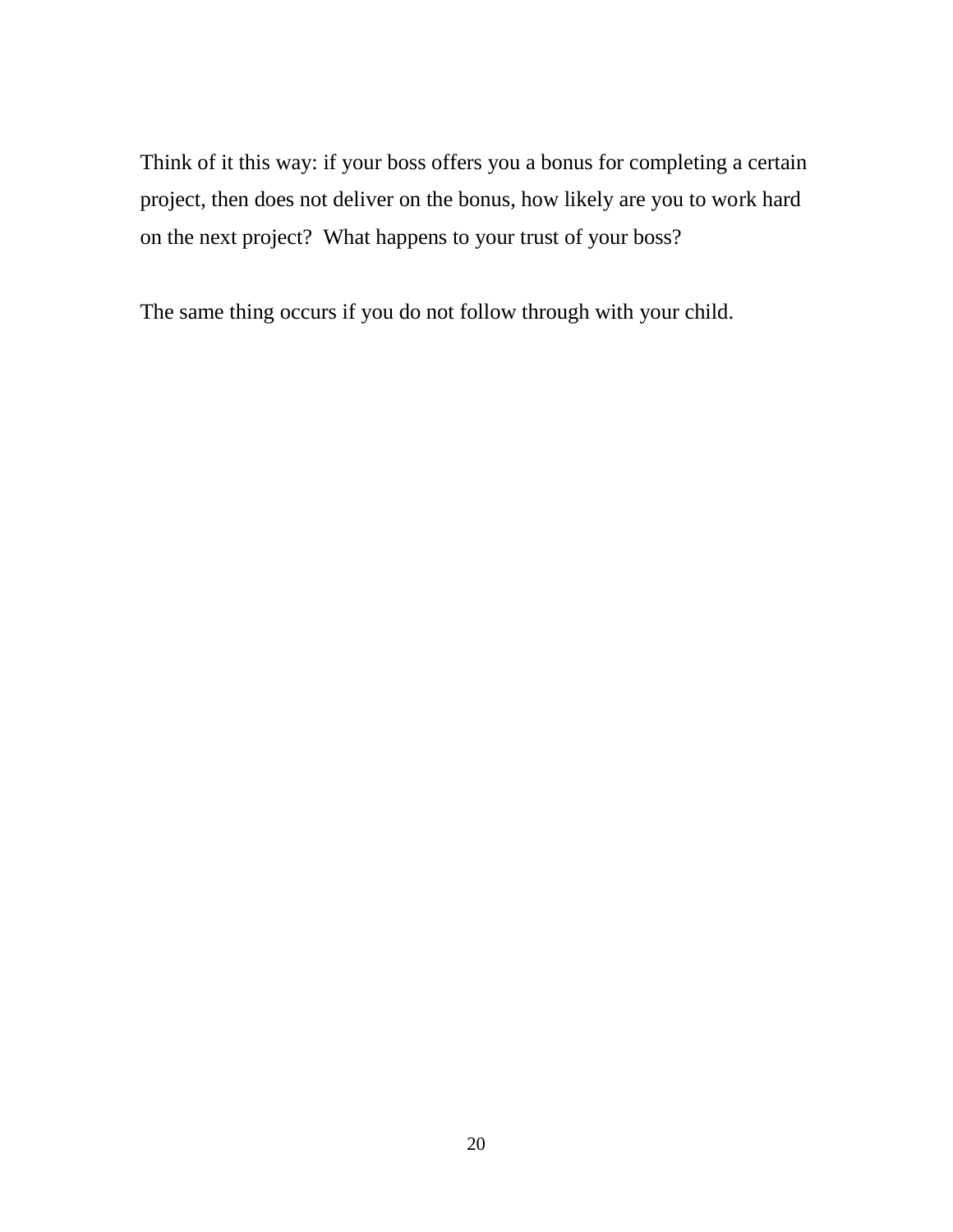### **Tool #7: Give new strategies time to work**

As mentioned in the Introduction, over the years I have served many roles in the mental health field. This is where I learned the saying: "Things will get worse before they get better."

When you work on changing maladaptive patterns that have become the norm for your family, you and your children may hit some rocky patches on the path to changing those patterns. Kids will balk, complain, or whine, hoping things will return to what they know.

It's okay to let them be frustrated or annoyed. Most people are wary of change. Learning a new way to do things takes time.

#### **The longer you and your child have been in a dysfunctional pattern, the longer it will take to correct it.**

The important thing to remember is: stick with it. Don't give up after trying a new tool or approach only a few times. It might take several weeks, or even longer, to change an established pattern. In the long run, the payoff in terms of a more harmonious family life will be well worth the effort.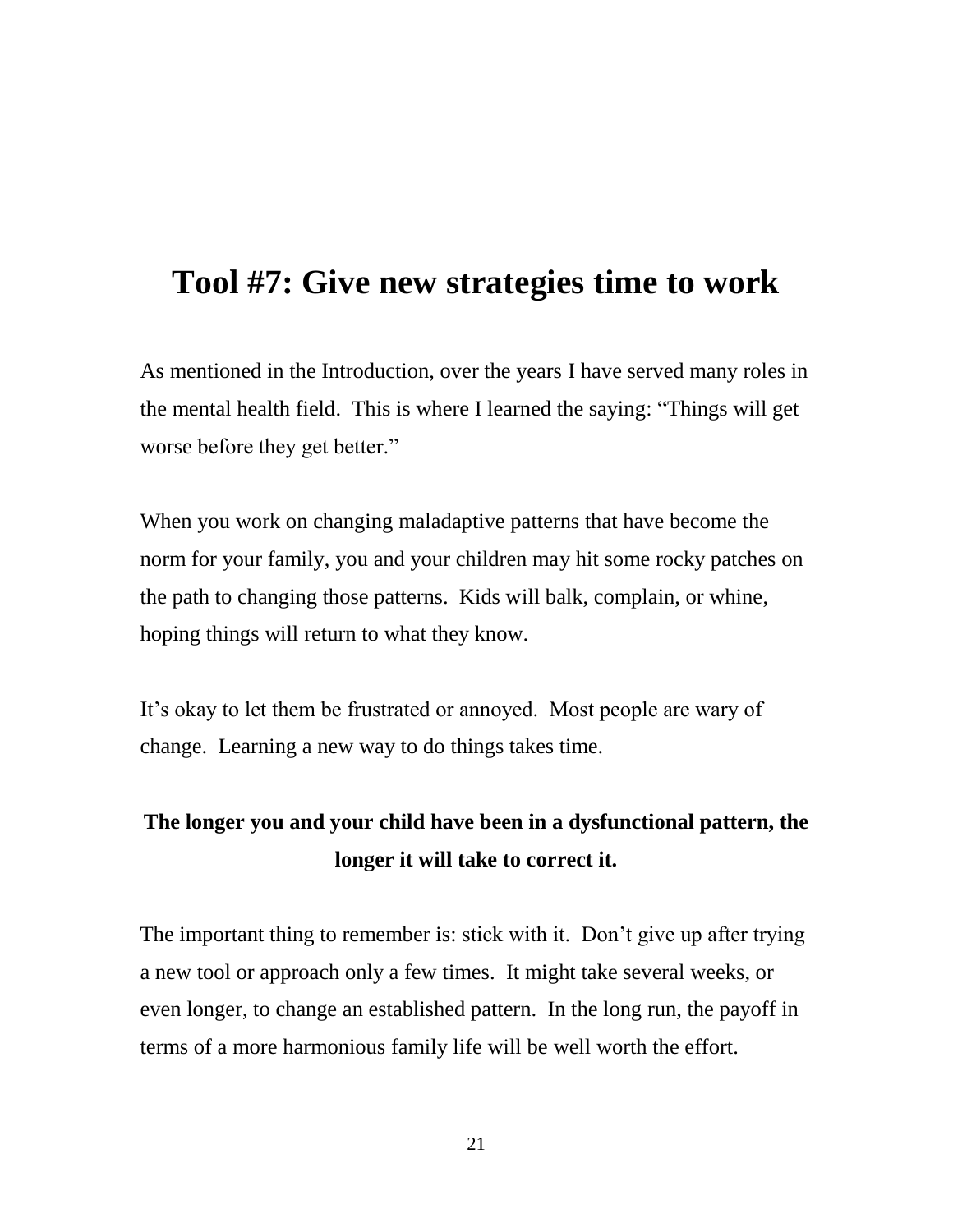Think of it this way: if you are prescribed an antibiotic for an illness and you stop taking the pills before you finish the whole bottle, your illness may not be completely cured, even if you're feeling temporarily better.

The same holds true for sticking with new parenting strategies!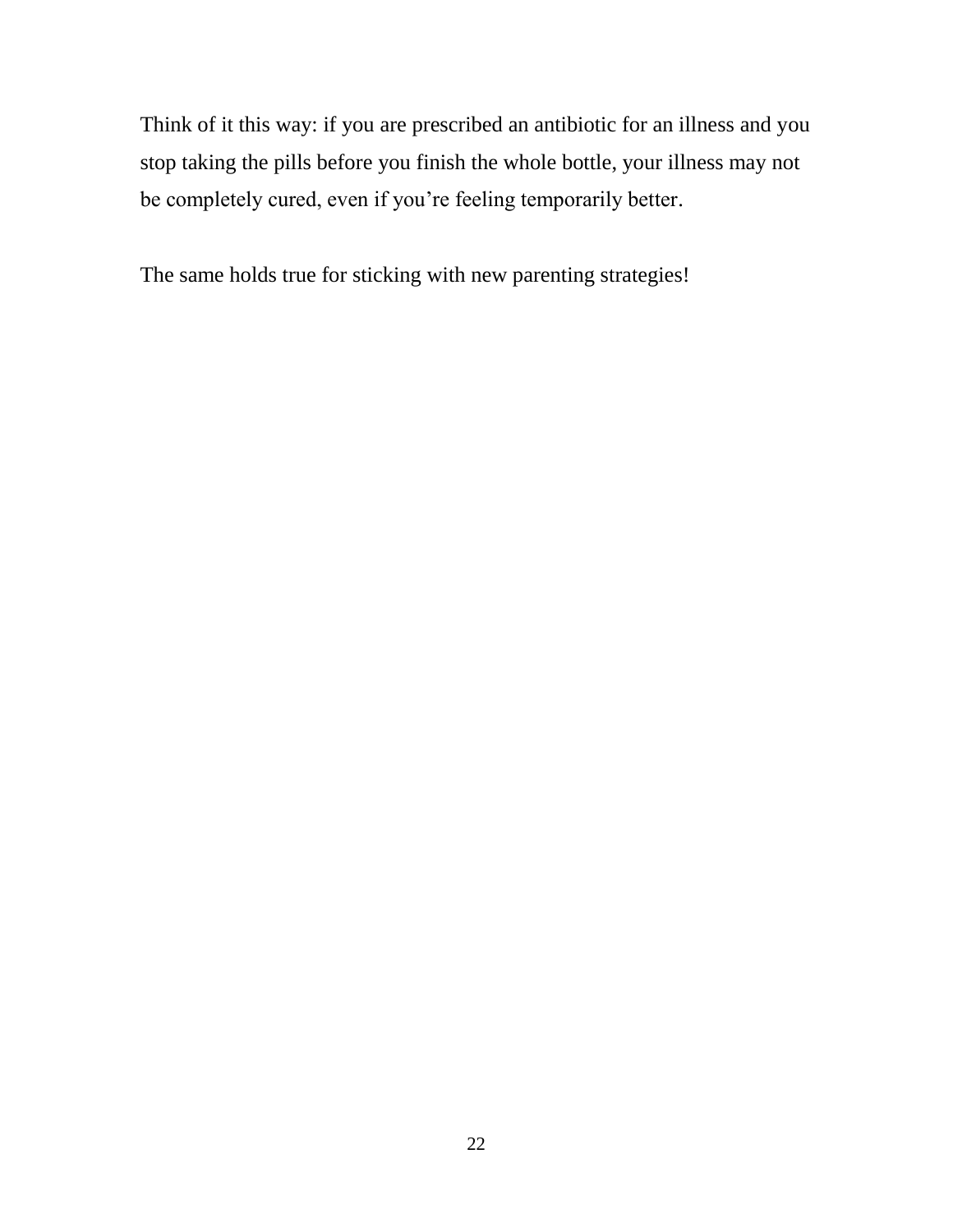## **Tool #8: Ignore behaviors you want to eliminate, focus on behaviors you want to encourage**

Too many times parents focus only on problem behaviors, failing to acknowledge and appreciate when a child makes good choices.

#### **When you focus only on negative behaviors, a child will likely continue the behavior in order to keep getting your attention.**

Focusing solely on misbehaviors binds you and your child in an endless cycle of negative attention-seeking. Unless there is a safety issue that requires you to intervene, you can choose to let natural consequences do their work. You can be there to help your child understand why a consequence occurred and how they can avoid it next time, without engaging in a discussion, debate or power struggle over the topic.

Focusing on positive behaviors and good choices is far less stressful and frustrating for all parties involved. It also helps parents and children deepen their bond.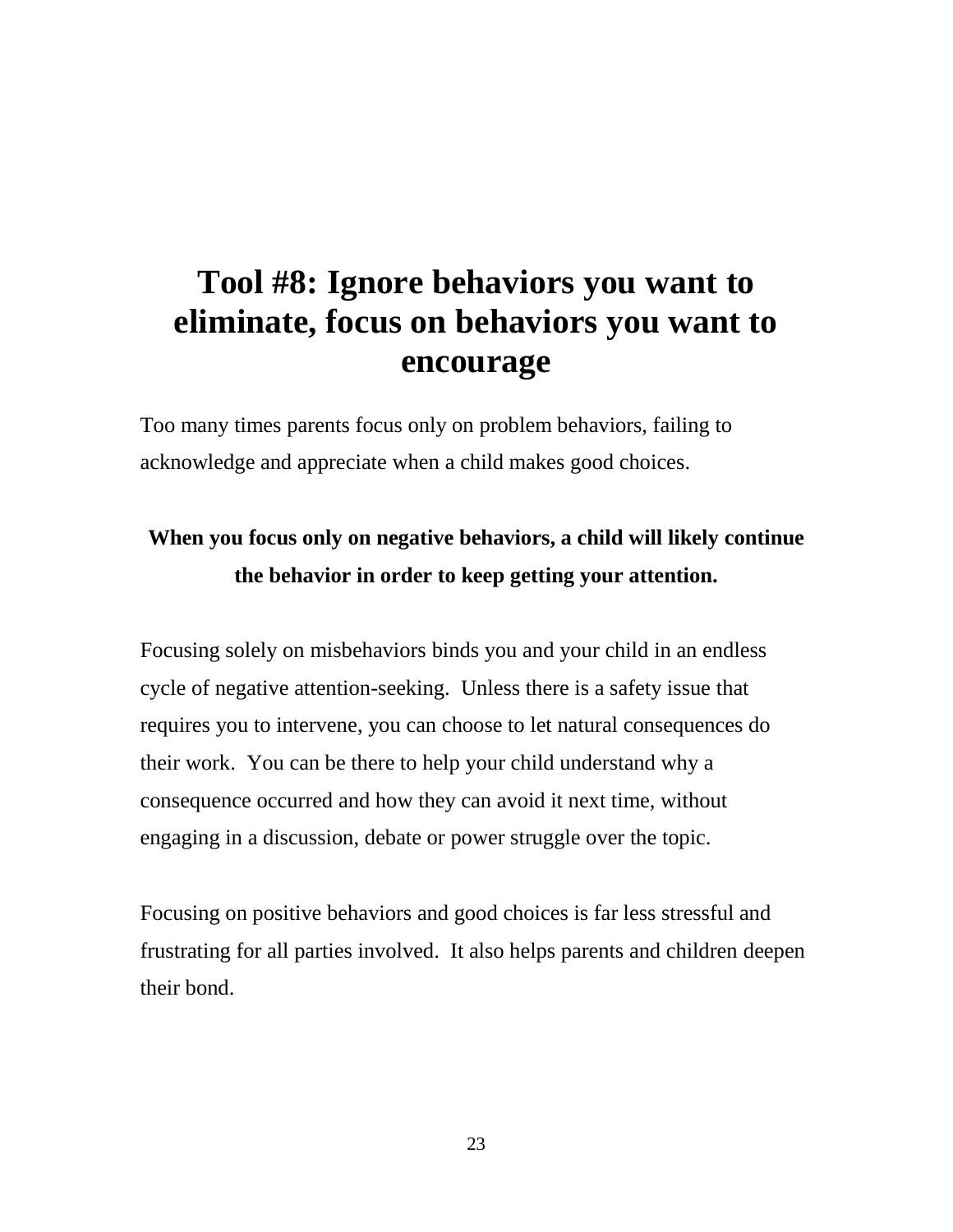### **Focusing on positive choices and behaviors encourages a child seeking attention to continue making good choices in order to receive that attention.**

Praising a child for good behavior enhances self-esteem and increases the chances that a good choice will be repeated in the future. The natural pattern that develops is based on positive interaction instead of negativity.

This leads to another good parenting rule of thumb: whenever possible, try phrasing directives in a positive way. Rather than saying, "If you don't put your toys away, you can't watch your favorite show," try saying, "If you put your toys away, you can watch your favorite show."

It's a subtle yet profound shift in the way your message is delivered and received, and is yet another way to model the type of language, behavior and attitude you want in your child.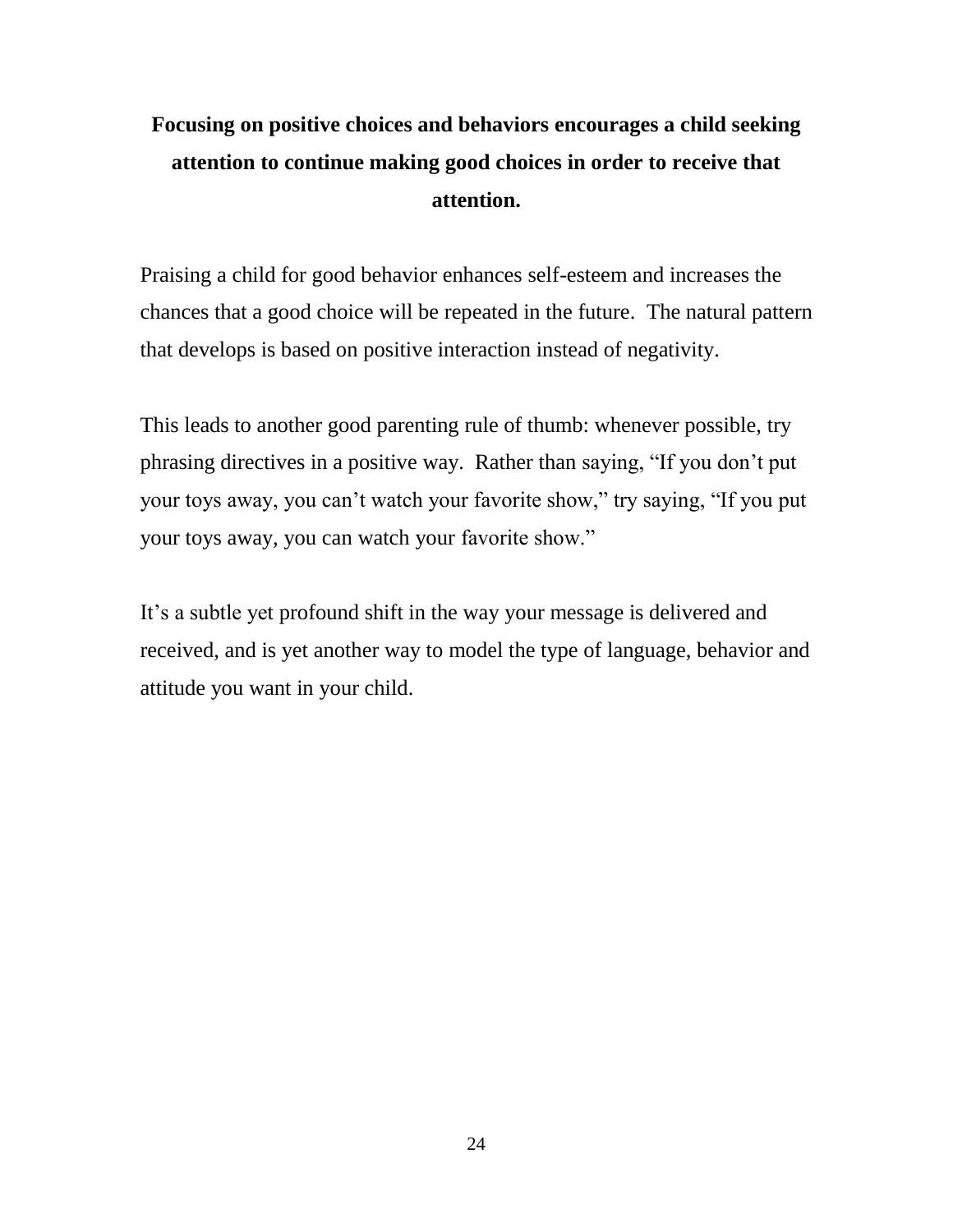### **Tool #9: Allow your child to fail and learn from mistakes**

This is a tough one for many parents. They fall into the trap of believing that if they do not rescue their children from unpleasant situations, they are failing as a parent. In fact, the opposite is true.

### **When you rescue a child from experiencing the natural or logical consequences of their behavior, you are setting them up to face much harsher repercussions in the future.**

It's better to let your child learn the true impact of their mistakes while still living at home, where you can provide context, safety, and support, rather than having them suffer the consequences later in life.

Another way this theme is manifested in our current society is by not acknowledging that in competitions, someone wins and someone loses. Too often today I hear people lamenting that kids are not learning how to handle disappointment. By setting up a false reality in which a child always "wins," we are not teaching them how to handle disappointment and loss.

It's all right to be honest with your child about the nature of winning and losing. You can acknowledge that the other team played better today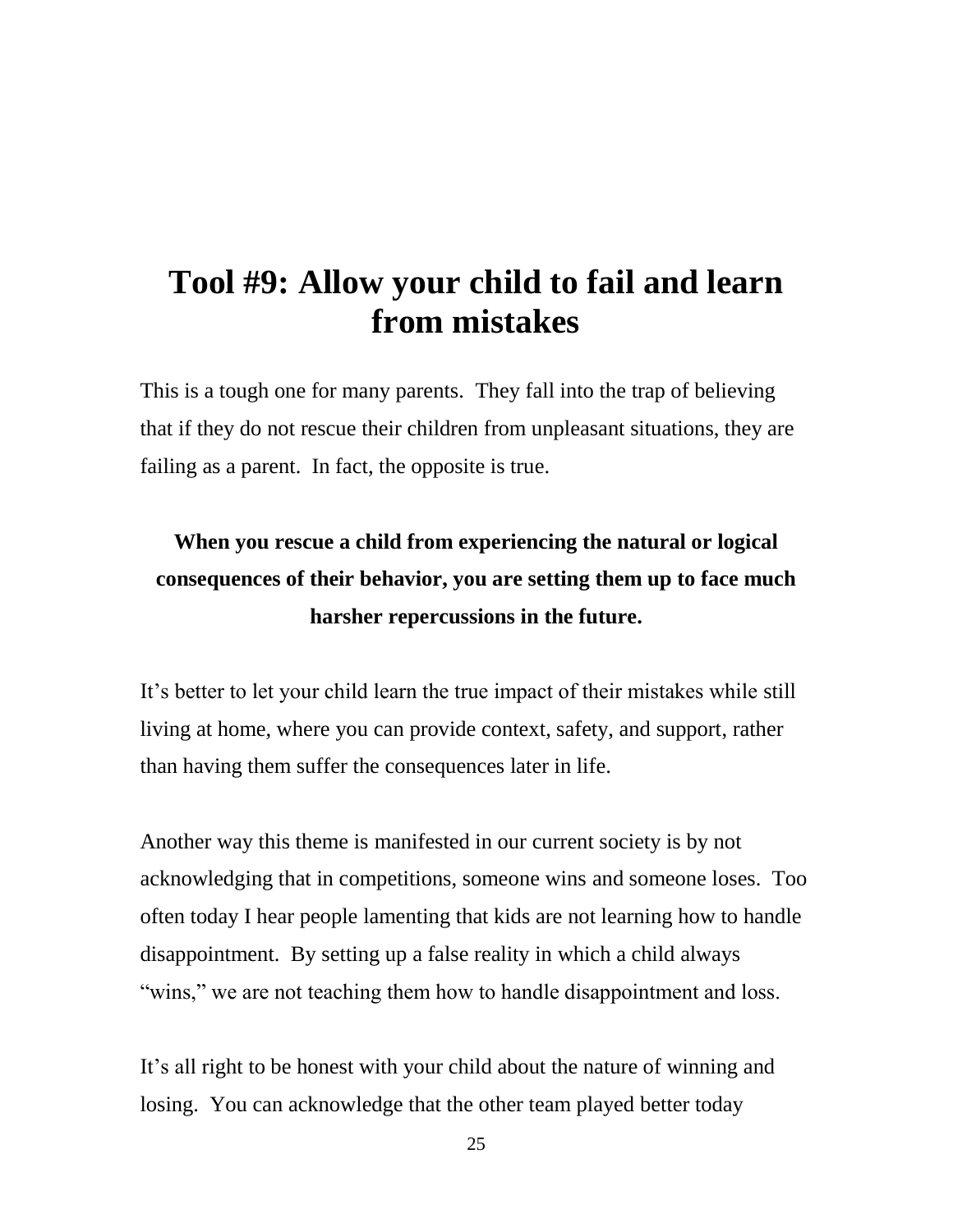without fear that somehow you are damaging your child's self-esteem. In fact, I would argue the opposite is true: working harder to improve your skills—so you'll have a better chance of winning the next game—is actually one of the ways to build self-esteem.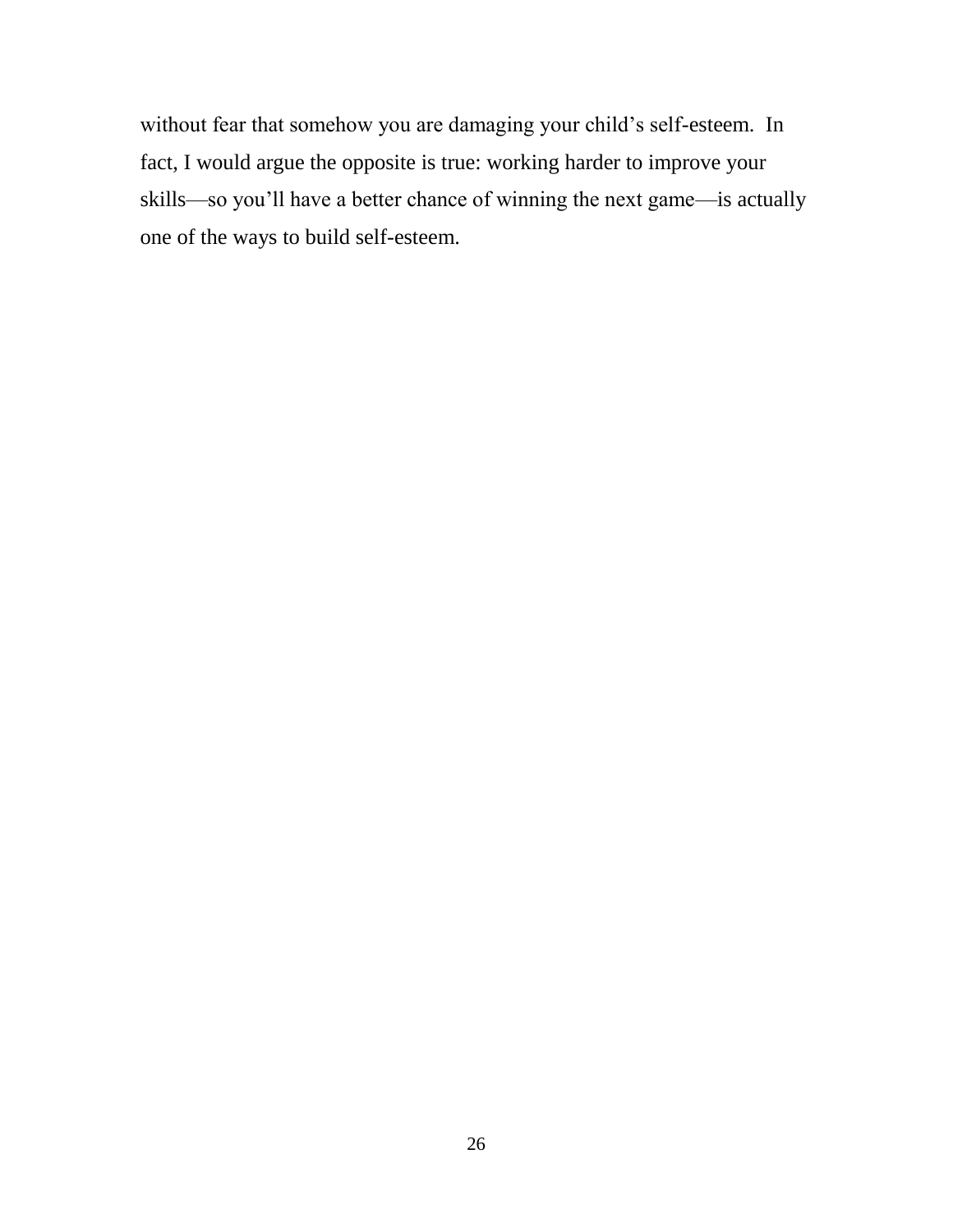### **Tool #10: Pick and choose your battles**

Not every issue requires your immediate attention. Some battles are best left unfought, or best fought on another day. To prevent burnout or feeling overwhelmed, learn to pick and choose your battles.

### **Prioritize which misbehaviors cause the biggest problems for your family, then focus first on changing those behaviors.**

Picking and choosing your battles allows you to build upon your successes without feeling helpless or overwhelmed trying to "fix" everything at once.

It's akin to taking on any complicated project: if you focus on all the different things you have to do in order to accomplish the task, it can easily overwhelm you. But if you break the project into manageable pieces and then focus on solving each piece, one step at a time, before you know it the project is finished!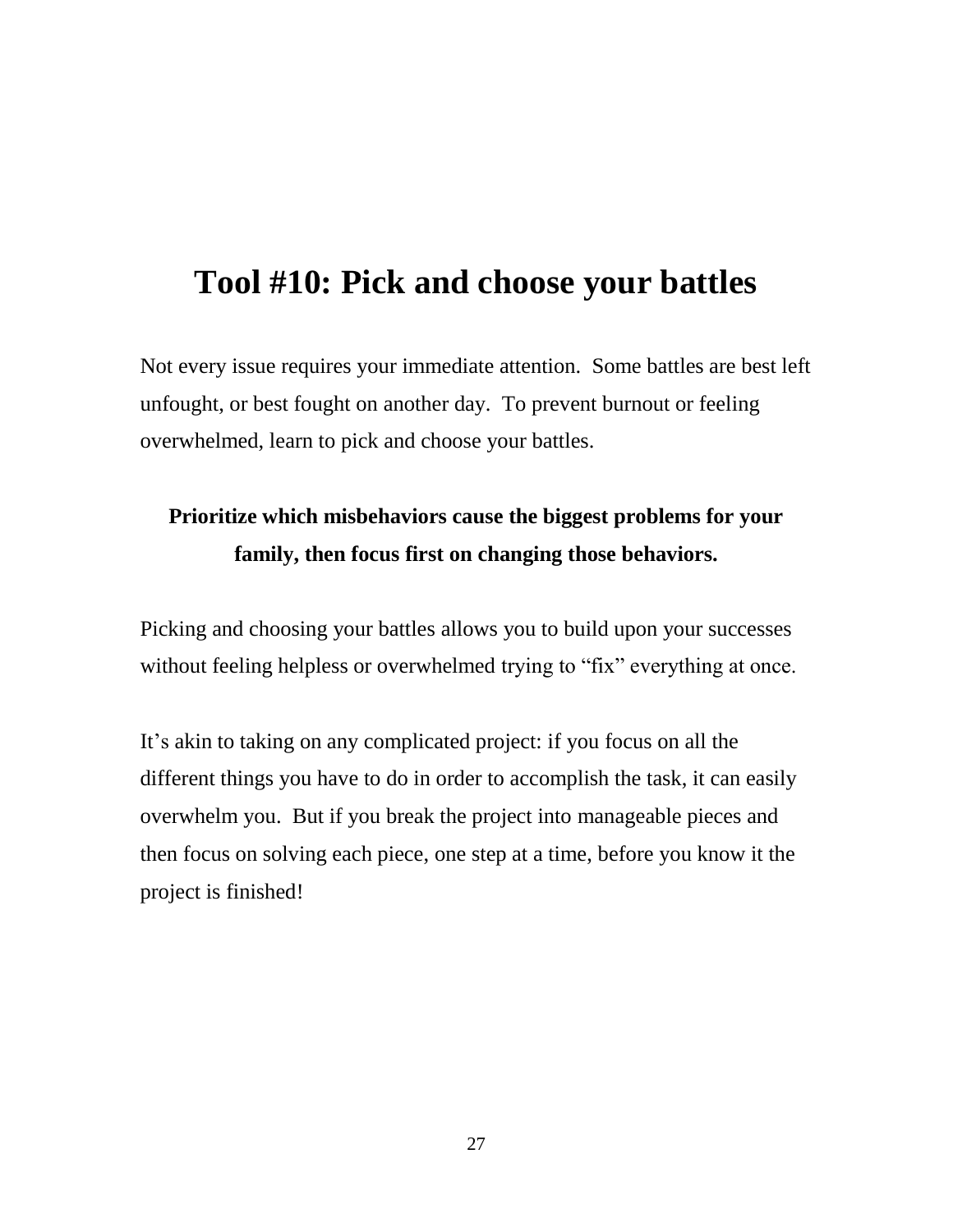### **Bonus Tool: Being consistent is the key**

In the Introduction I gave you a spoiler alert about the need to be consistent in your approach to parenting.

It's a concept that's easy to define, though it can be hard to accomplish.

### **Consistency in parenting means doing what you say you will do. It also means acting (and reacting) the same way over time with your child.**

Being a consistent parent means:

\*Following through on commitments, obligations, or promises made to your child.

\*Reacting the same way to the same situations.

\*Providing consistent structure.

Parental consistency builds trust with your child. Knowing they can count on you to be the same person in any given situation makes them feel safe.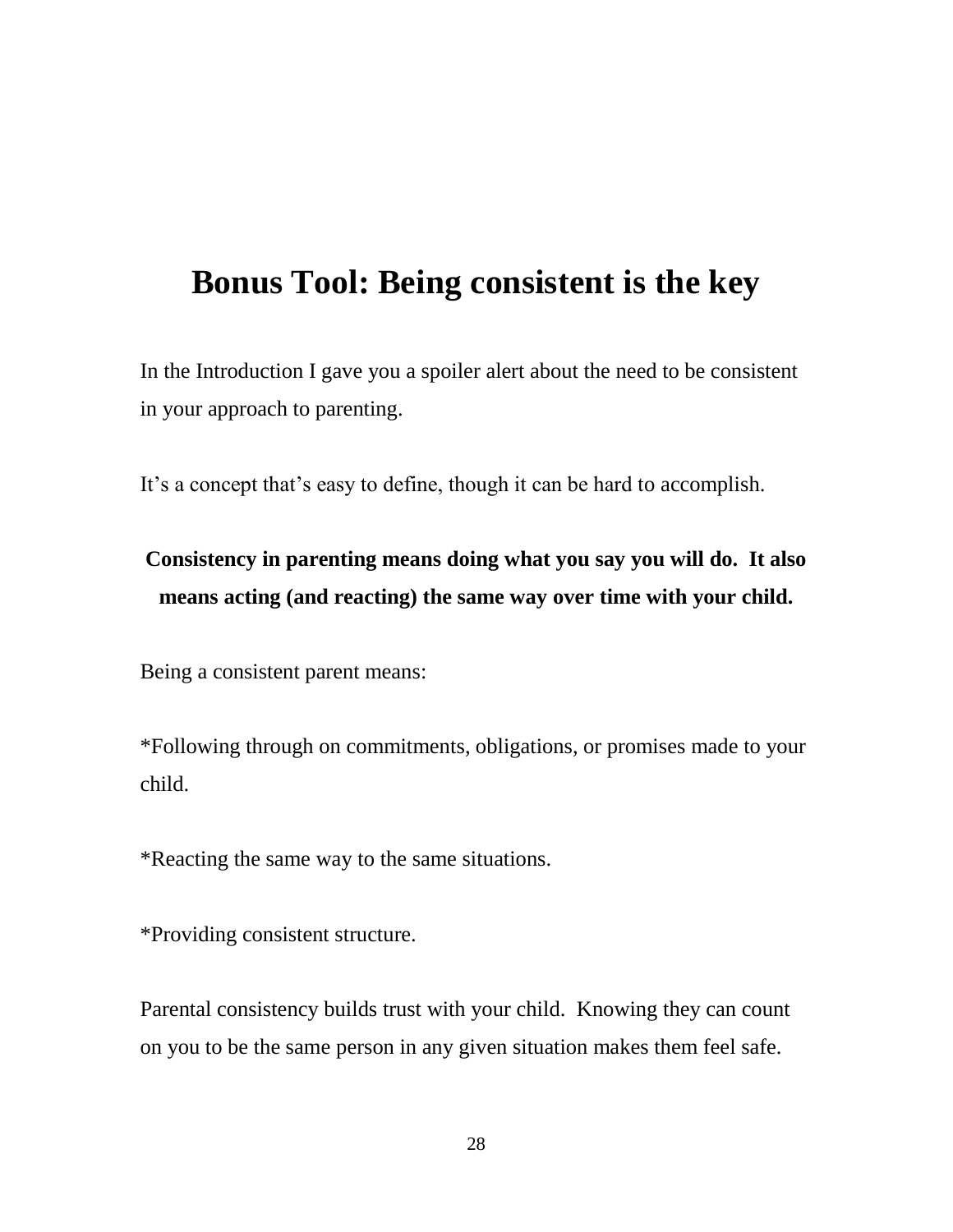Conversely, being inconsistent not only breeds distrust and fear—it can also be very damaging to a child's emotional growth and overall wellbeing.

Do what you say you will do—every time—and your child will trust you, respect you, and respond with less misbehavior!